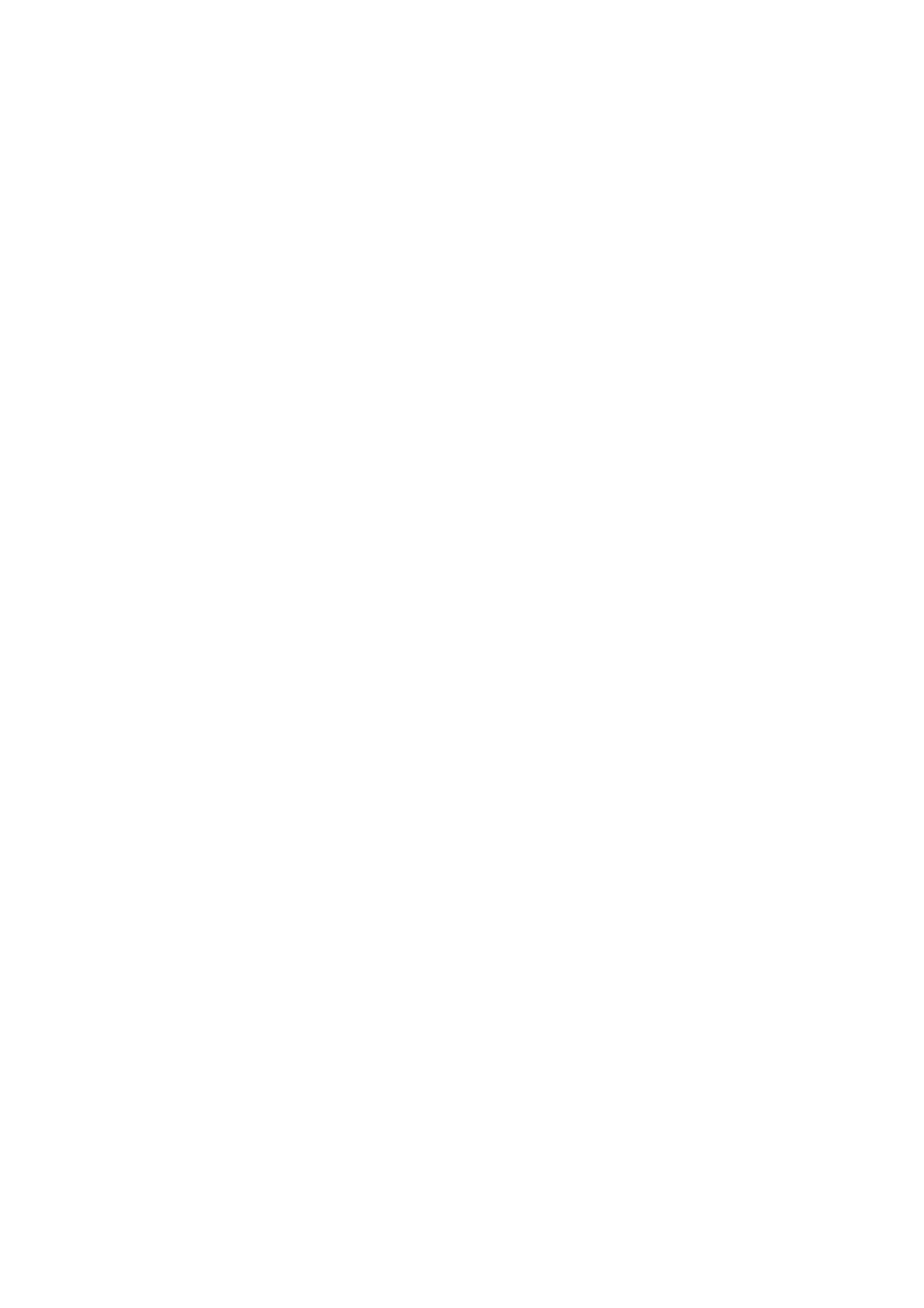# **Baroque Mind-set and New Science a Dialectic of Seventeenth-Century High Culture**

**Jens Høyrup**

jensh@ruc.dk http://www.akira.ruk.dk/~jensh/

# **To be presented as Sarton Chair Lecture Ghent University, 13 November 2008**

## **Abstract**

The "New Science" of Galileo, Kepler, Harvey, Descartes, Boyle, Steno, etc., and the Baroque in visual arts and literature, are two conspicuous aspects of seventeenth-century European elite culture. If standard historiography of science can be relied upon, the former of the two was not affected by the latter.

The lecture asks whether this is a "fact of history" or an artefact of historiography. A delimitation of the "Baroque" going beyond the commonplaces of overloading and contortion concentrates on the acceptance of ambiguity and the appurtenance to a "representative public sphere", contrasting with the quest for clarity and the argumentbased public sphere of the new science, suggesting that Baroque and New Science were indeed incompatible currents. A close-up looks at Juan Caramuel y Lobkowitz, who was a major Baroque theoretician but also wrote much on mathematics, finding even within his mathematics love for ambiguity. The way his mathematics is spoken about in the Oldenburg correspondence shows that the mainstream of the New Science saw no interest in this.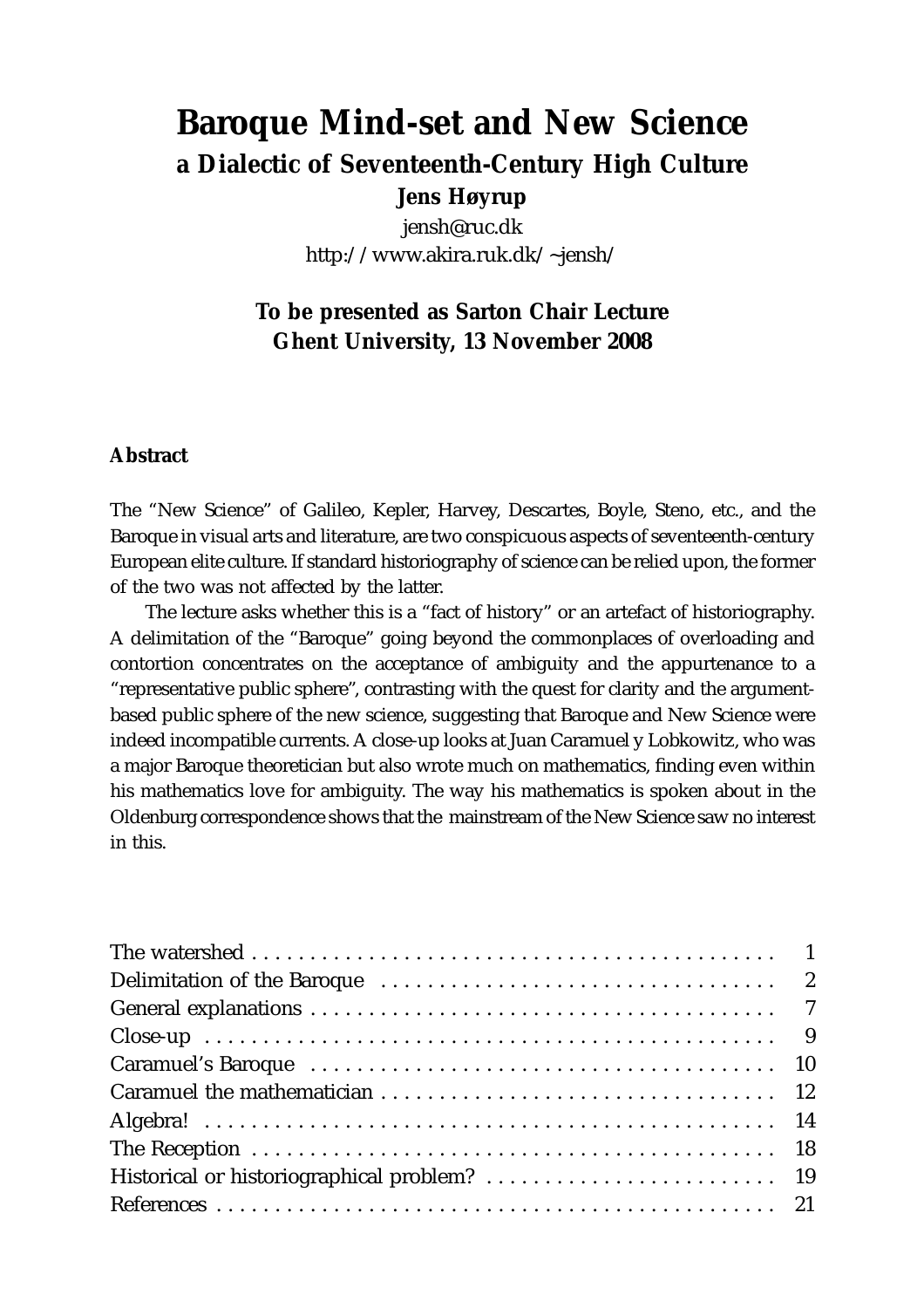#### *The watershed*

Modern science – this is generally agreed upon – was inaugurated in the seventeenth century by characters such as Galileo, Kepler, Harvey, Descartes, Pascal, Huygens, Boyle, Hooke, Steno and Newton. There is also broad consensus that conspicuous sixteenth-century figures like Copernicus, Tycho, Cardano, Vesalius and Bombelli (not to speak of Dee, della Porta and Paracelsus) opened the way for the breakthrough by carrying the ancient and medieval inheritance beyond the bursting point; but that they left synthesis to a future generation.

Retrospectively, Galileo etc. count as belonging within natural science – the domain which in English in more recent times became *science simpliciter*. However, we do not need to restrict our argument to this domain. The natural law doctrines of Hobbes, Locke and Pufendorf and the *Grammaire générale* of Arnauld and Lancelot are also modern, while (say) Machiavelli forebodes modern political thinking in a way which makes his ancient models crack but does not yet reconstruct.

It is customary to categorize Paracelsus, Copernicus, Vesalius, Cardano, Dee, Brahe, Bombelli and della Porta as "Renaissance scientists", and it is indeed not difficult to point to features of their thought that are widespread within the Renaissance movement. In contrast, there is no tradition for seeing Galileo, Kepler, Harvey, Descartes, Pascal, Huygens, Boyle, Hooke, Steno, Newton, Hobbes, Locke, Pufendorf and Arnauld as exponents of the Baroque, the indubitable general cultural importance of the Baroque for their century notwithstanding. $^1$ 

One may ask – and that is what I am going to do – whether this is a historical or a historiographical conundrum. In other words: is it true that the New Science (or "new philosophy" as it was rather called at the time) and the Baroque represent contemporary but unconnected or perhaps even conflicting cultural currents? Or, have historians of science simply been blind to the relation between

<sup>&</sup>lt;sup>1</sup> The recent "Baroque Science" project of Sydney University should mentioned as an exception – see http://www.usyd.edu.au/baroquescience. It formulates the contrast in these terms:

<sup>&#</sup>x27;Baroque' refers to the preoccupation with paradox and contrast, with asymmetry and distortion, with imagery and sensual detail. 'Science' is the search for simple, universal structures, eschewing rhetorical embellishment for logical rigor and sense qualities for the austerity of matter in motion

which then allows the project to allow harmony between the two by looking *differently* at seventeenth-century science.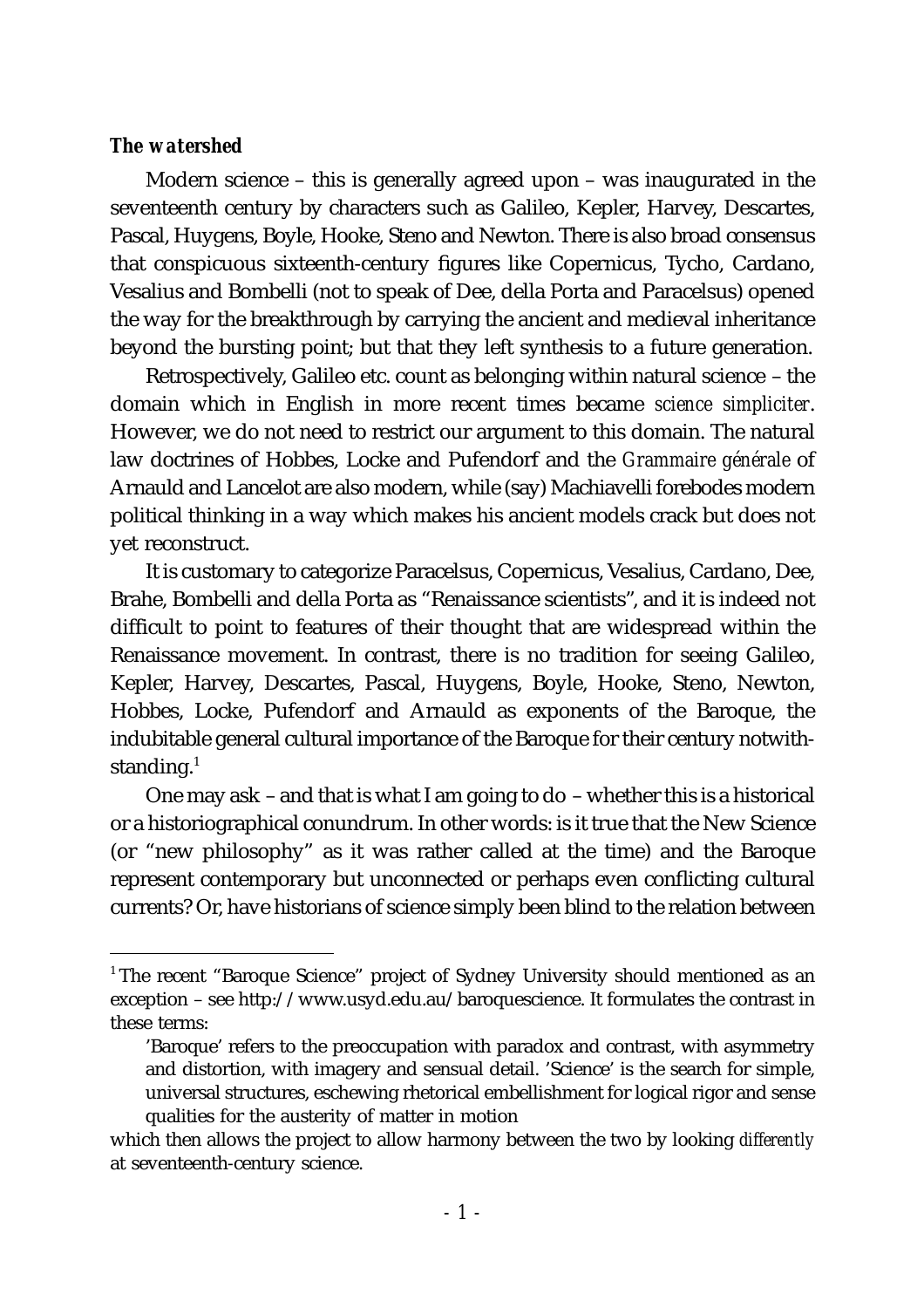the two? Is the Baroque a context without (scientific) texts, or is it simply so much in disrepute among historians of science that they do not wish to associate it with their heroes?

The question dawned to me during teaching of the history of the humanities. First I wondered that the Spanish *siglo de oro*, in spite of its importance in the general cultural landscape, seemed not to have left traces calling for the attention of historians of science; then I got the idea that at least the "etymological current" in linguistics might have to be understood within the Baroque framework. In Sweden and Denmark this current is best known through Olaus Rudbeck's *Atlantica* [1] – famous in Sweden, notorious in Denmark: charming in Sweden and shocking in Denmark, indeed, the idea that precisely *Swedish* should be the language of Paradise! My starting point was thus not too far removed from that of Gunnar Eriksson's in *The Atlantic Vision: Olaus Rudbeck and Baroque Science* [2].

## *Delimitation of the Baroque*

This starting point was a mere intuition, and it is not strange that Eriksson and I took different directions when leaving it, Eriksson making a complete portrait of Rudbeck's science, I myself returning to the initial question about the relation between the Baroque and the New Science.<sup>2</sup> In order to make this return fruitful we have to go beyond the everyday understanding of the Baroque as mere "baroque", as mere contrast to the classicist ideal of *edle Einfalt und stille Größe*. Is it possible to define the Baroque, to delimit it, or at least to characterize it?

A first strategy is the chronological approach. It is familiar from the commonsense historiography of music, where everything between Monteverdi and Bach is "baroque music" simply because of its date. This approach is that of Reijer Hooykaas and J. E. Hofmann, among the few historians of science who do mention the Baroque. Hooykaas [5: 161] speaks of modern science as produced by "scientists of the Renaissance and Baroque periods", whereas Hofmann's ultraconcise *Geschichte der Mathematik* [6] has the chapter headings "Übergang zum Barock (1450–1580)" (vol. I, p. 100), "Frühbarock (etwa 1550 bis 1650 n. Chr.)" (vol. I, p. 116), "Hochbarock (etwa 1625 bis 1665)" (vol. II, p. 4) and "Spätbarock (etwa 1665 bis 1730)" (vol. II, p. 50).

With this definition, everything is easy. Arnauld is neither more nor less Baroque than Rudbeck. The problem is neither historical nor historiographical

 $2^{\circ}$  My earlier work on the topic is contained in [3] and [4].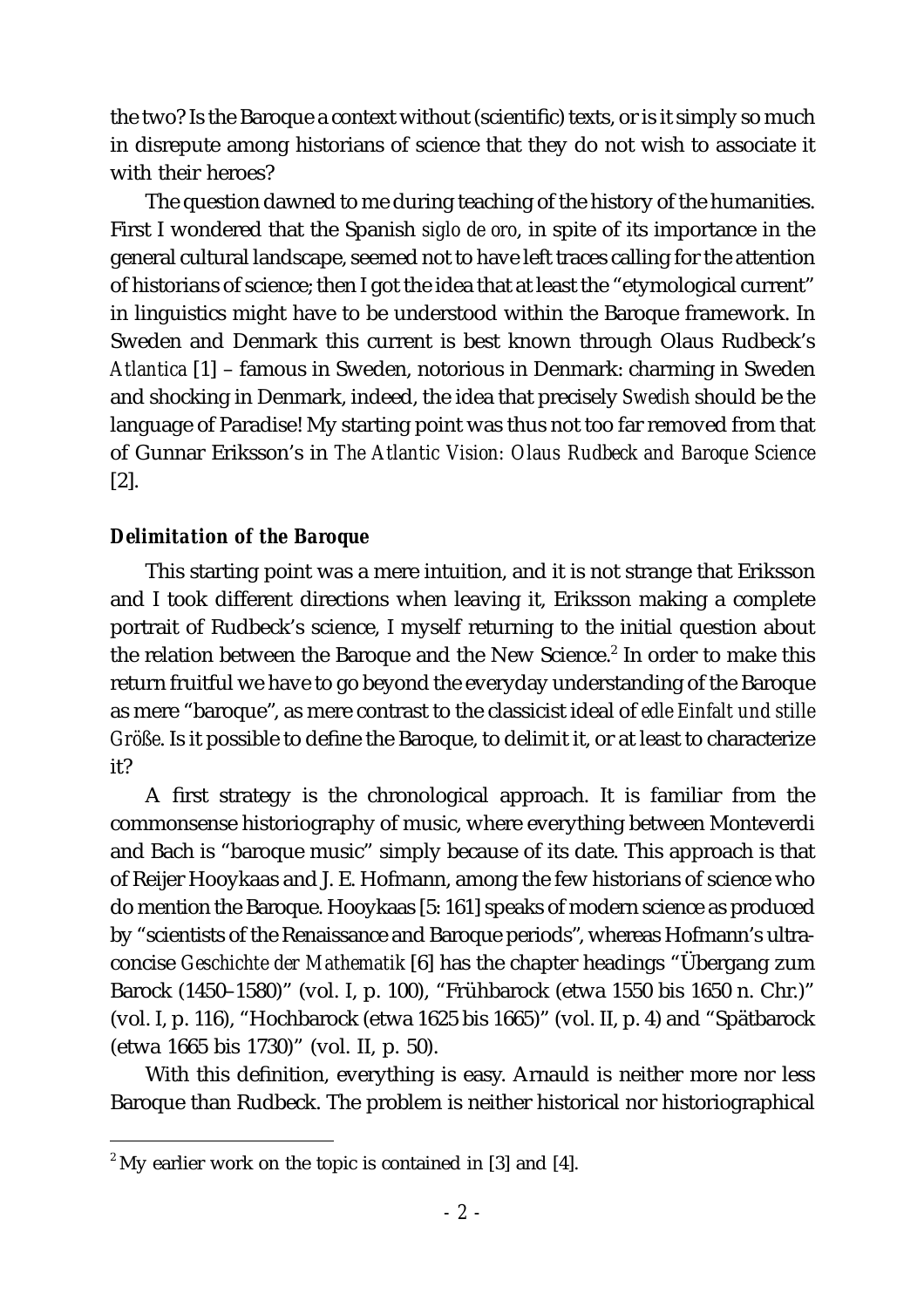but linguistic: the concept is empty, and we may calmly leave it to Occam's razor to dispose of it.

However, according to the same line of thought, Racine is neither more nor less Baroque than Calderón. If we insist that there *is* a difference and do not accept this elimination of the concept of the Baroque from the history of art and literature, then our problem returns. If the Baroque exists as a *particular* current of seventeenth-century elite culture within which Calderón belongs but to which Racine is in opposition, then it is still legitimate and meaningful to ask whether *this* particular current imprinted the New Science of the seventeenth century.

This approach corresponds to René Wellek's reflections on "Baroque in Literature" [7]:

The term baroque seems [...] most acceptable if we have in mind a general European movement whose conventions and literary style can be fixed narrowly, as from the last decades of the sixteenth century to the middle of the eighteenth century in a few countries.

Obviously, a "current" or "movement" cannot be strictly defined. Even a delimitation – the original meaning of the word we translate as "definition" in Euclid's *Elements* – cannot be exact. Yet we may strive to dig out central characteristics, features which distinguish the core of the current but only in weakened form or not all together when we look at its periphery.

In its origin, the Baroque is linked to the Counter-Reformation and the Jesuit order – the latter to such an extent that *Il grande dizionario Garzanti* [8] explains "stile gesuitico" as "il barocco, in architettura e in letteratura".<sup>3</sup> In 1563, the Council of Trent issued a decree stating amond many other things that ecclesiastical art was to serve the propagation and consolidation of orthodox faith:4

And if any abuses have crept in amongst these holy and salutary observances, the holy Synod ardently desires that they be utterly abolished; in such wise that no images, (suggestive) of false doctrine, and furnishing occasion of dangerous error to the uneducated, be set up. And if at times, when expedient for the unlettered people; it happen that the facts and narratives of sacred Scripture are portrayed and represented; the people shall be taught, that not thereby is the Divinity represented, as though it could be seen by the eyes of the body, or be portrayed by colours or figures.

Moreover, in the invocation of saints, the veneration of relics, and the sacred use of images, every superstition shall be removed, all filthy lucre be abolished;

<sup>3</sup> See for instance Arnold Hauser's [9: 69–72] and Rudolf Wittkower's [10] discussions.

<sup>4</sup> Translation from [11: 235*f*].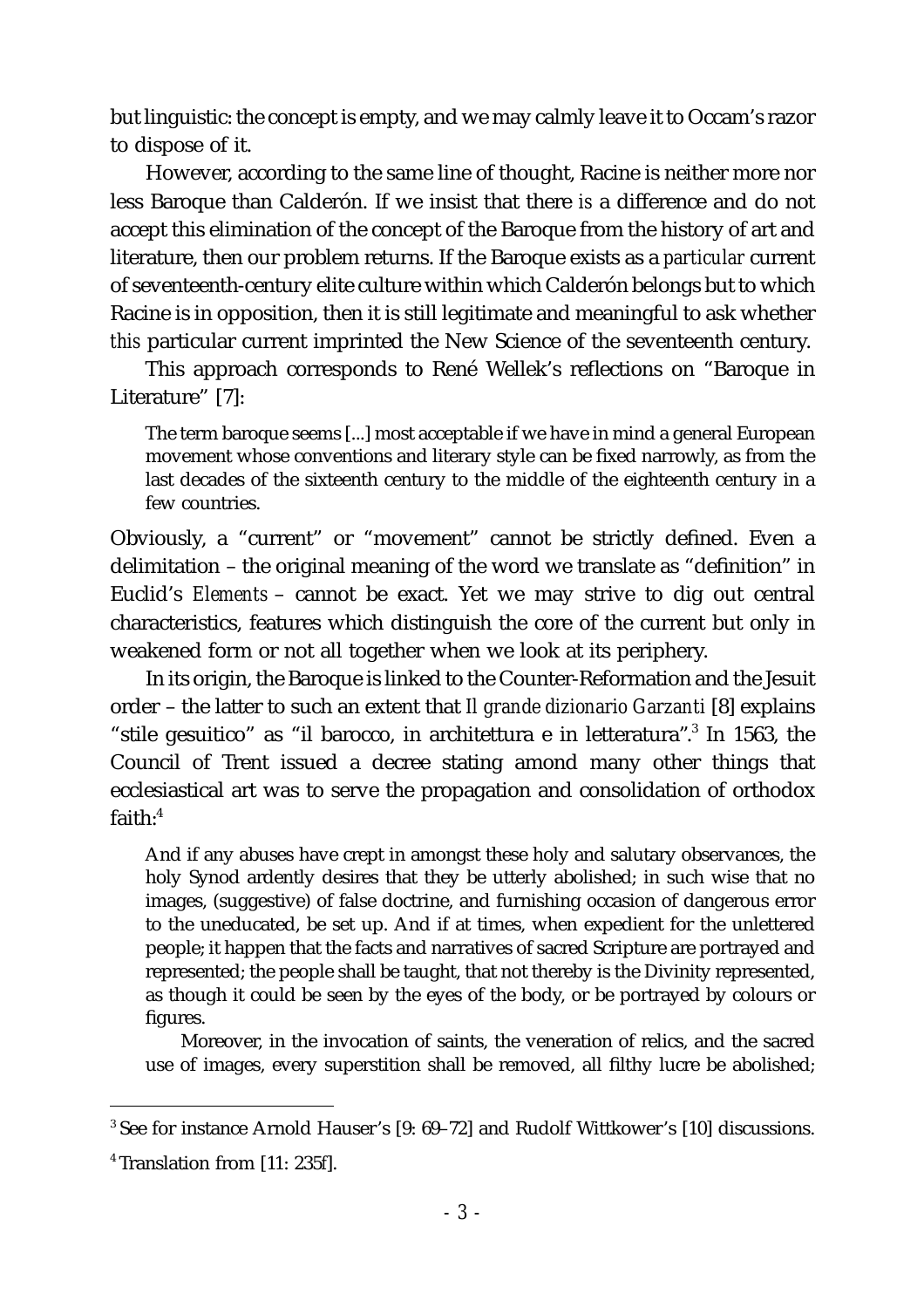finally, all lasciviousness be avoided; in such wise that figures shall not be painted or adorned with a beauty exciting to lust [...].

In fine, let so great care and diligence be used herein by bishops, as that there be nothing seen that is disorderly, or that is unbecomingly or confusedly arranged, nothing that is profane, nothing indecorous, seeing that holiness becometh the house of God.

And that these things may be the more faithfully observed, the holy Synod ordains, that no one be allowed to place, or cause to be placed, any unusual image, in any place, or church, howsoever exempted, except that image have been approved of by the bishop".

That could not and did not determine how and what art should *be*, at most what it should *not* be – the loincloth painted over Michelangelo's naked Christ in the Sistine Chapel is an almost parodic example.

*In so far*, the emergence of the Baroque can be seen in the perspective of an observation made by Carlo Ginzburg [12: 146, my translation], regarding

a problem the significance of which is only now beginning to be recognized: that of the popular roots of a considerable part of high European culture, both medieval and postmedieval. Such figures as Rabelais and Brueghel probably weren't unusual exceptions. At the same time, they closed an era characterized by hidden but fruitful exchanges, moving in both directions between high and popular cultures. The subsequent period was marked, instead, by an increasingly rigid distinction between the culture of the dominant classes and artisan and peasant cultures, as well as by the indoctrination of the masses from above. We can place the break between these two periods in the second half of the sixteenth century, basically coinciding with the intensification of social differentiation under the impulse of the price revolution. But the decisive crisis had occurred a few decades before, with the Peasants' War and the reign of the Anabaptists in Münster. At that time, while maintaining and even emphasizing the distance between the classes, the necessity of reconquering, ideologically as well as physically, the masses threatening to break loose from every sort of control from above was dramatically brought home to the dominant classes.

This renewed effort to achieve hegemony took various forms in different parts of Europe, but the evangelization of the countryside by the Jesuits and the capillary religious organization based on the family, achieved by the Protestant churches, can be traced to a single current. In terms of repression, the intensification of witchcraft trials and the rigid control of such marginal groups as vagabonds and gypsies corresponded to it.

However, the implementation of the Trent programme was made, and could hardly avoid to be made, on the foundation of existing art, that is, the Mannerist trend, and (since Jesuits were main responsible) with strong regard for Ignazio de Loyola's insight in the importance of the active emotional involvement of the recipient: as explained in §2 of his *Esercizi spirituali*, the religious message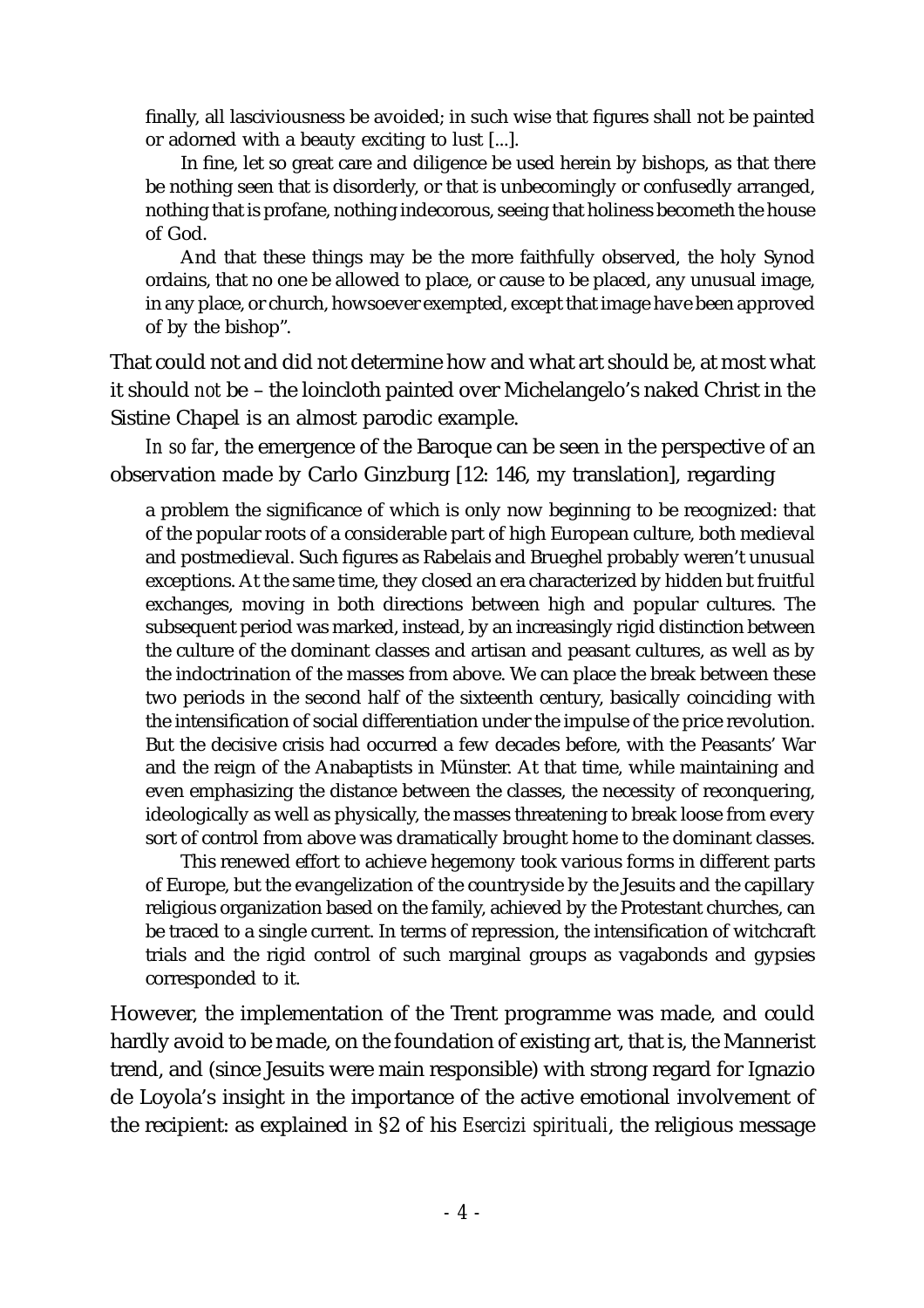must never be so explicit and direct that the spiritual commitment of the recipient is barred:<sup>5</sup>

[...] if the person who is making the contemplation, takes the true groundwork of the narrative, and, discussing and considering for himself, finds something which makes the events a little clearer or brings them a little more home to him [...] he will get more spiritual relish and fruit, than if he who is giving the Exercises had much explained and amplified the meaning of the events. For it is not knowing much, but realizing and relishing things interiorly, that contents and satisfies the soul.

This advice not to tell too explicitly is already in potential conflict with the Trent request that "the people shall be taught, that not [by religious images] is the Divinity represented, as though it could be seen by the eyes of the body, or be portrayed by colours or figures".

The essential point in Loyola's method is not presentation of the religious motif by itself but the motif embedded in a totality of tension, colour and movement. Loyola prescribes thus how to get an "interior sense of the pain which the condemned suffer" (§§65–70, after [13], cf. [14: 27*f*]):

The first Point will be to see with the sight of the imagination the great fires, and the souls as in bodies of fire. The second, to hear with the ears wailings, howlings, cries, blasphemies against Christ our Lord and against all His Saints. The third, to smell with the smell smoke, sulphur, dregs and putrid things. The fourth, to taste with the taste bitter things, like tears, sadness and the worm of conscience. The fifth, to touch with the touch; that is to say, how the fires touch and burn the souls.

Transferring this principle to the realm of art, Gabriele Paleotti, cardinal and bishop of Bologna, declares in his *Discorso intorno alle imagini sacre e profane* (I, xxv, from 1594; my translation from [9: 71*f*]):

Telling the martyrdom of a saint, the zeal and constancy of a virgin, the passion of Christ himself, are things that touch the true; but when they are present in live colours, here in front of the eyes the martyred saint, there the virgin assaulted, and on the other side the nailed Christ, this truly increases the devotion and wrings the bowels, so that he who does not feel it is made of timber or marble.

This reveals another aspect of the Baroque: the Baroque work of art is a *Gesamtkunstwerk*, a planned totality where all elements are to fit together – in good agreement also with the connection between the Baroque and court culture. In the terminology of the young Habermas, the Baroque is a "representative public sphere" (*Repräsentative Öffentlichkeit*), the exhibition of "truth" *ad oculos*,

<sup>&</sup>lt;sup>5</sup> I follow Elder Mullan's translation [13], after collating with the edition in [14: 11].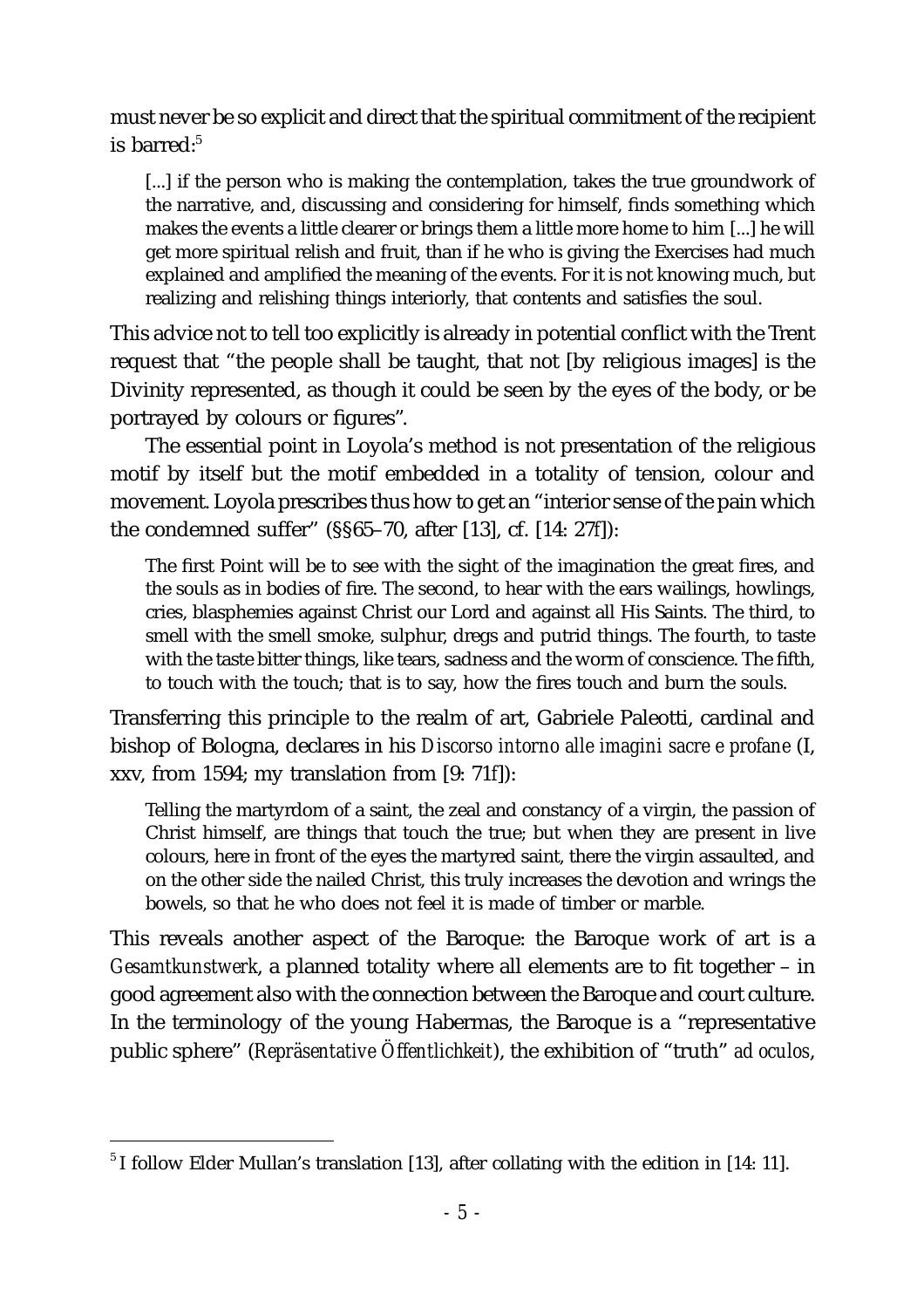beyond possible doubt or debate (though certainly not beyond idiosyncratic personal interpretation).

A strong emotional involvement of the flock impedes criticism and rational doubt and is thus fundamental for the functioning of a representative public sphere; but the clerical insight in its necessity prevented the degeneration of art into one-dimensional didactic, however much the bishops from Trent had aimed at exactly that. The Jesuit Antonio Possevino (1534–1611), friend of Clavius, thus writes in his *Tractatio de Poësi et Pictura ethnica, humana et fabulosa collata cum vera, honesta et sacra* (1595)<sup>6</sup> that

the painter should take advantage of the whole of philosophy, in particular of moral philosophy, since the depiction of the soul and the expression of all its sentiments, agitations and other commotions makes the art of painting deserve the highest praise. The soul, indeed, being various, irascible, just, inconstant, and abominable, clement, sweet, compassionate, sublime, vainglorious, humble, proud, and frivolous, he who is able to do that is certainly not lacking in acuteness of mind.

This quotations allows several supplementary observations touching at our topic.

Firstly, we may return to the quotation from Ginzburg and take note of the contrast between Possevino's outlook (which he shared with many Jesuits and with much Jesuit practice) and the one-way moralizing of Puritanism and Lutheran orthodoxy: none of these could accept a similar inextricable conglomerate of good and evil. It may be no accident that witch burning was less common in regions where Jesuit Baroque culture was strong than in Lutheran areas (although, as has been observed, the Spanish inquisition may simply have been too busy burning heretics to bother much about witches).

Secondly, we may notice that erudite Baroque poetry – say, that of Góngora, Donne and Gryphius – is not at all fit to serve "the indoctrination of the masses from above", and in so far not easily related to the Trent decree and its definition of the tasks of (church) art. This kind of poetry can be understood, however, exactly in the context of the way Paleotti, Possevino and others filled out the programme. We may think of this passage from John Donne [16: 178]:

I throw myself down in my chamber, and I call in and invite God and his angels thither, and when they are there I neglect God and his angels for the noise of a fly, for the rattling of a coach, for the whining of a door. I talk on, in the same posture of praying, eyes lifted up, knees bowed down, as though I prayed to God; and if God or his angels should ask me when I thought last of God in that prayer, I cannot

<sup>6</sup> Translated after Paola Barocchi's edition [15: II, 458].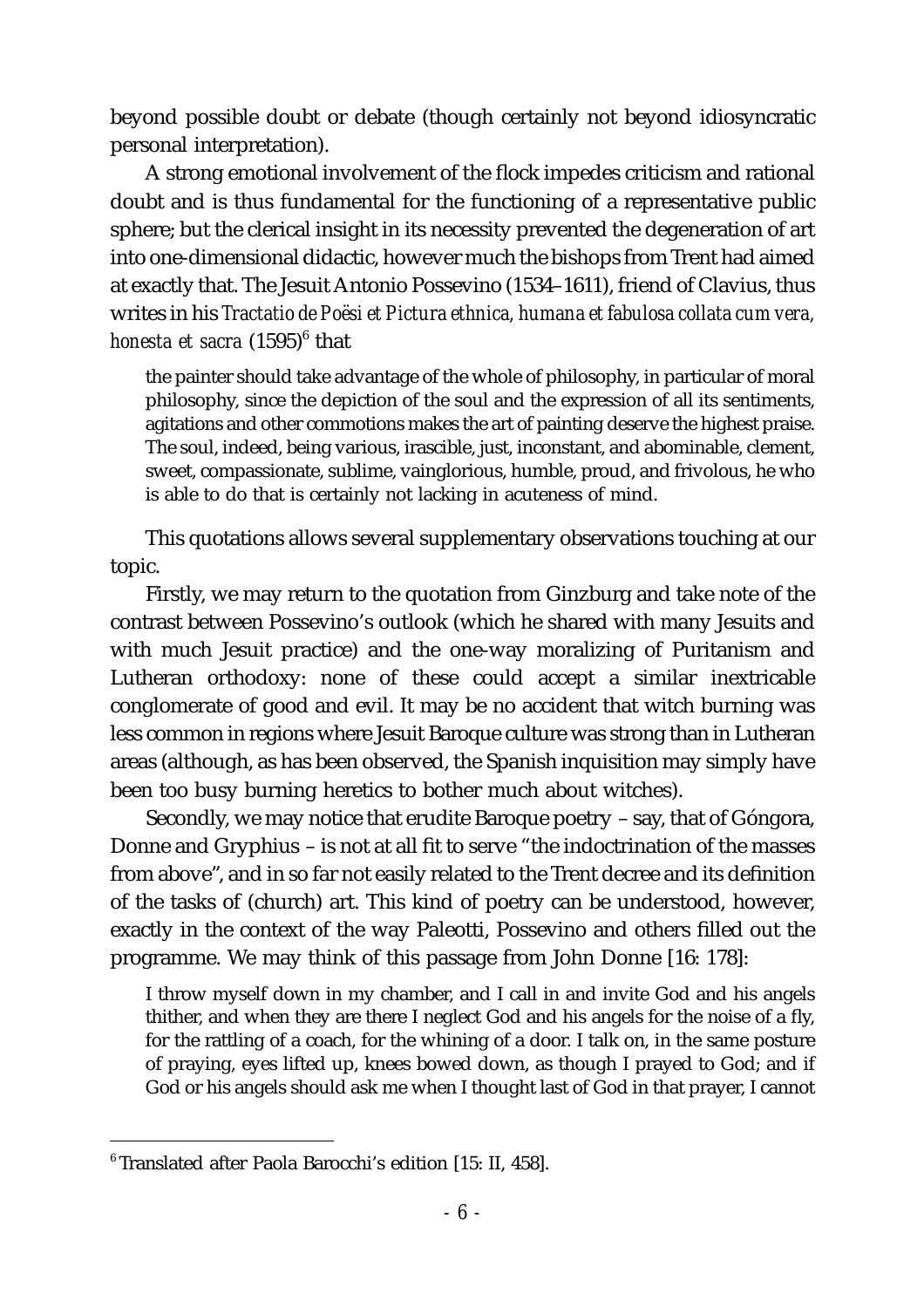tell. [...] A memory of yesterday's pleasure, a fear of tomorrow's dangers, a straw under my knee, a noise in mine ear, a light in mine eye, an anything, a nothing, a fancy, a chimera in my brain, troubles me in my prayer.

Loyola had also known about such disturbances (*Ejercicios Espirituales* §§346–351 [13] [14: 84*f*]); but ultimately he ascribed them to "the enemy". The champion of the Counter-Reformation thus could still provide dichotomic simplicity by means of projection and reification; the Baroque poet, like the theoretician Possevino, had come to acknowledge the inherent quiet disorder of the human mind.

On the other hand, and finally, there is a striking contrast between Possevino's words and much of what we find with central representatives of the New Science – Bacon's belief that nature can be reduced to a finite number of forms; Descartes' clear and self-evident truths;<sup>7</sup> the certainty of the geometric method; the conviction of Boyle and others that the *experiment* can establish solid facts; the faith of Descartes, Boyle, Leibniz and others that the mechanized thought of algebra may serve as a general model for the scientific and philosophical method.

## *General explanations*

This latter contrast suggests a first general explanation of the absence of Baroque inspiration in the New Science: the two cultural currents have radically different programmes. We may think of Galileo's vicious remarks about Sarsi alias Orazio Grassi in *Il saggiatore* – the Collegio-Romano mathematician who had dared to suppose a comet to be farther away than the moon (and to point out that Galileo could not have performed his experiments too carefully):<sup>8</sup>

It seems to me that I discern in Sarsi a firm belief that in philosophy it is essential to support oneself on the opinion of some celebrated author, as if when our minds are not wedded to the reasoning of some other person they ought to remain completely barren and sterile. Possibly he thinks that philosophy is a book of fiction created by some man, like the *Iliad* or *Orlando furioso* – books in which the least important thing is whether what is written in them is true.

<sup>&</sup>lt;sup>7</sup> We may also observe that Descartes reproduces Loyola's dichotomy by other means when he separates "the passions of the soul" from the soul itself (which is essentially *thought*).

<sup>8</sup> Translation from [17: 183].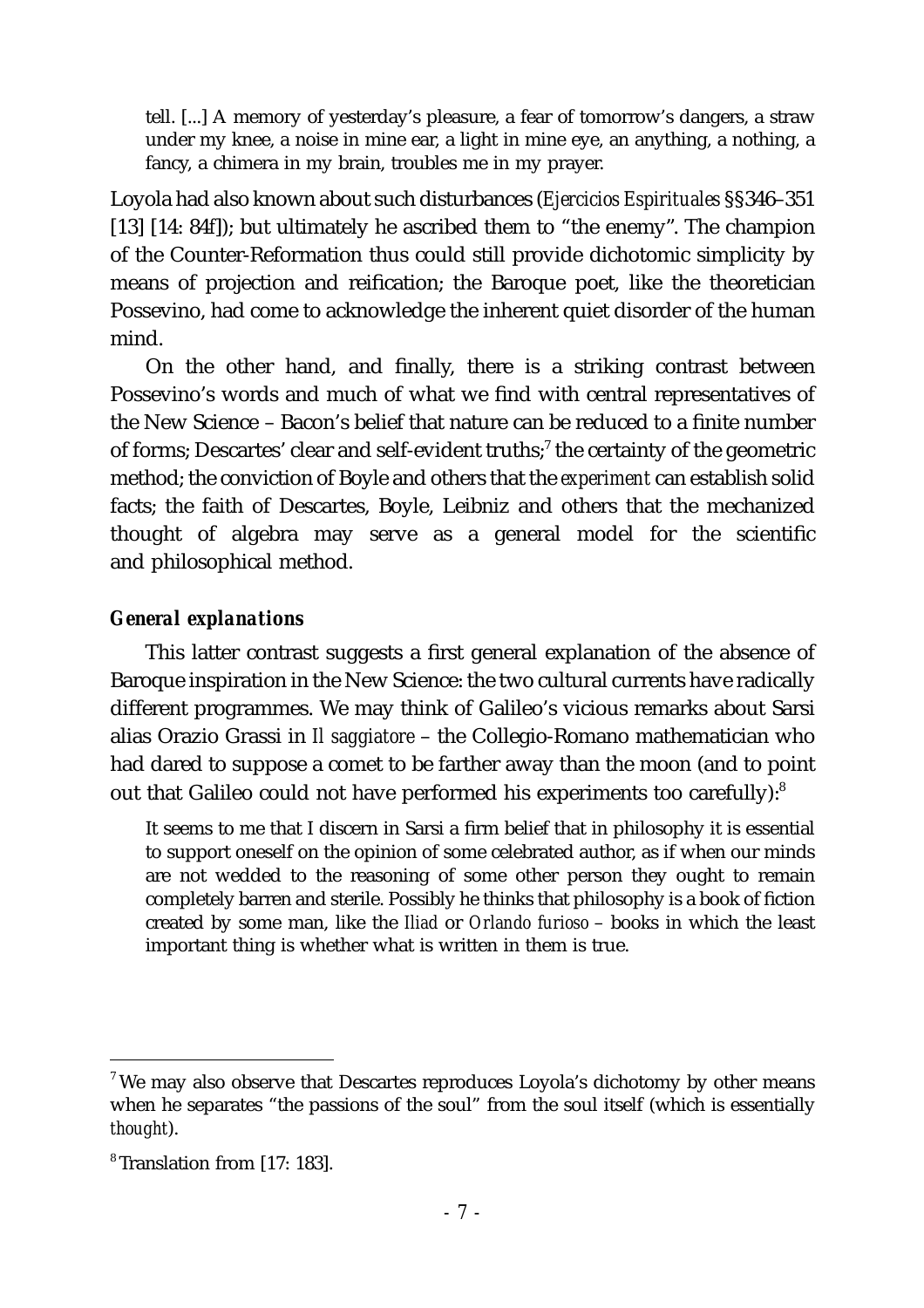At first we may believe that Galileo just postulates the incompetence of his opponent – Benjamin Farrington's words from 1938 [18: 437] come to mind:

There is a phrase that has been much on people's lips in recent times to the effect that science is ethically neutral. It is, no doubt, possible to attach a meaning to this. But it is also surely true that with regard to one, at least, of the cardinal virtues science is not neutral: Science must be true.

However, certain turns in Galileo's assault hint at a more precise aim. Firstly, in the treatise which Galileo attacks, Grassi plays with Baroque rhetoric and metaphors, albeit showing that these *are* metaphors by explaining them; secondly, he permits himself to refer to the testimony of ancient philosophers and even to such poets who – like Ovid and Lucrece – were familiar with mathematics and natural philosophy

For one reason as well as the other, Galileo can insinuate an identification of Grassi with *probabilism* [19: 23*f*], a doctrine according to which "in matters of faith and morality, it suffices for the assurance of tranquillity of conscience to follow a plausible opinion" ([20: A3] – where "plausible", that is, *probabilis*, means that an opinion is shared by one of several (possibly discordant) recognized authorities. As observed by the horrified Pascal, the consequence is that most humans will be innocent.<sup>9</sup> That horror may be one of the reasons Pascal and Arnauld created the concept of quantified probability: without quantification, the opposite *probabiliorist* doctrine – that the *most* plausible opinion must be followed – is ultimately meaningless.

Beyond the Baroque acceptance of ambiguity and the tie between Baroque culture and probabilism, we find another global conflict between the Baroque and the New Science as the latter developed in the course of the seventeenth century. As mentioned, the Baroque was a "representative public sphere" – maybe the most striking deliberate construction of this type of public sphere before the advent of modern advertising. In this respect there is no fundamental conflict with the roots of Modern science in courtly culture, as discussed by William Eamon [22]. However, from around 1615 the barycentre moved toward circles of peers, from the meetings in Mersenne's cell over Gresham College to the creation of the scientific academies (to mention but the emblematic names). Thereby, the ambience of the New Science became an exemplification of the other main type of "public sphere" understood as locus for the creation of collective conviction: the one where "truth" is not displayed but results from discussion

<sup>9</sup> *Les Provinciales* VI [21: 719].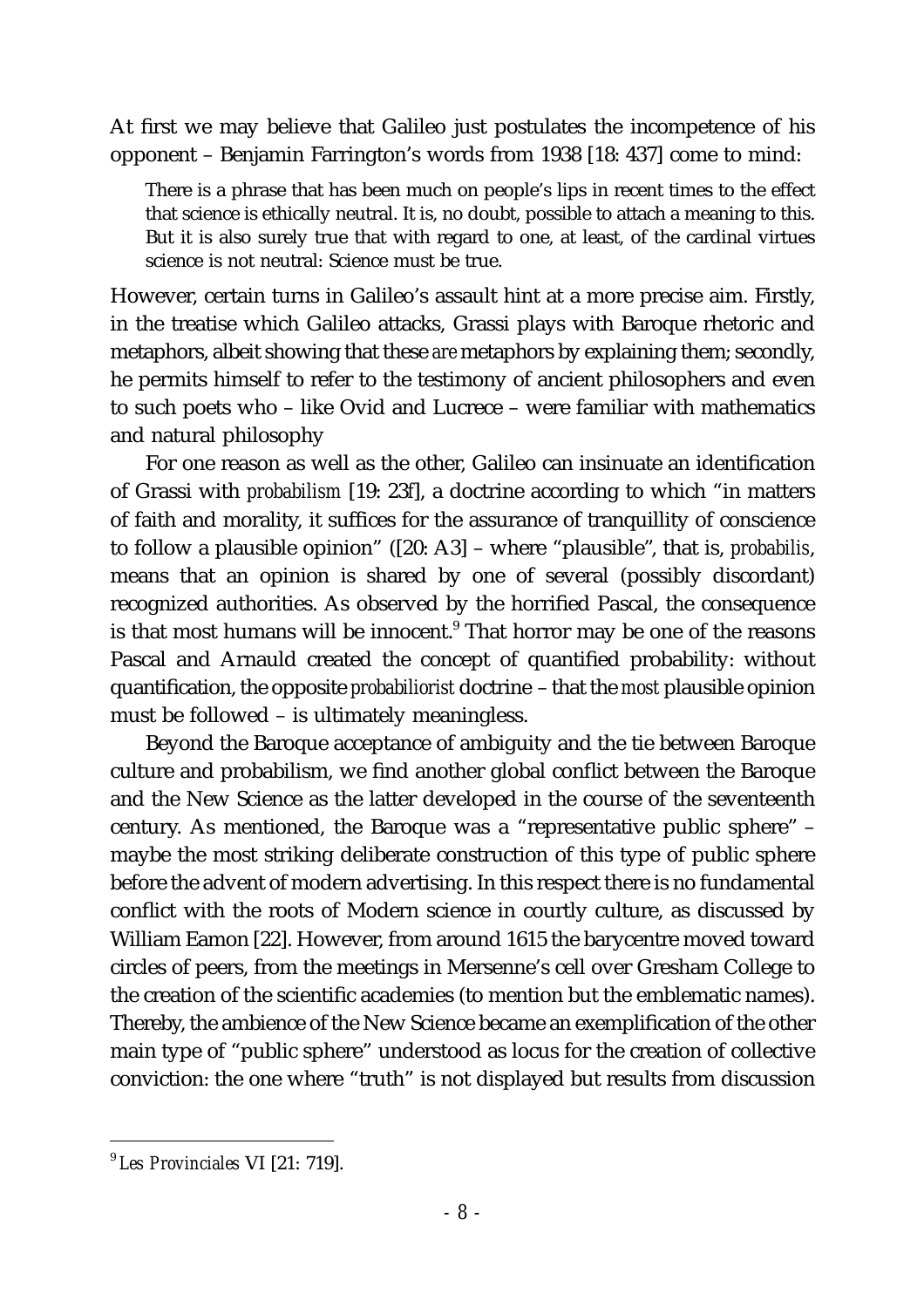based on more or less well-defined shared principles between culturally qualified participants who, with respect to the discussion, are in principle peers<sup>10</sup> – the type of public sphere which the young and still neo-liberalist Habermas believed to have emerged only with (petty) bourgeois society.<sup>11</sup> It is characteristic that striking *displays* of the new truth like those of Otto von Guericke were performed for the Emperor and for the Berlin court [28: 168] [29: 575]. More representative than the display of the Magdeburg hemispheres is what Lorenzo Magalotti, secretary of the Accademia del Cimento, wrote about Leopold, Medici prince and protector of the Academy.<sup>12</sup> Lewopold liked

to act as an Academician, and not as a Prince. He is content to play the second role only on occasions when there is a question of expense, generously supplying the needs of the Academy.

## *Close-up*

Birds eye views are useful. The contrast between the quest for simplicity and clear-cut answers on one hand and the acceptance of and even infatuation with ambiguity on the other is probably a valid contribution to our understanding of why a Baroque influence on the New Science is difficult to discern; the reference to the foundation of the two currents in public spheres of discordant types is also likely to make a cogent point. However, it may be useful to look at these general explanations through the lens of a particular example: a character who was deeply rooted in the Baroque mind-set and at the same time

 $10$  This point could evidently be elaborated and modulated. On one hand, the integration of the *Académie des Sciences* in Colbert's state system had as one consequence the introduction of a hierarchy of *pensionnaires*, *associés* and *élèves*; on the other, printing gave new opportunities for the development of a *republic of letters* encompassing all of those who had received adequate education (in whatever way they had received it). Indeed, the norm that knowledge should be made public (as knowledge that can be *understood*) is already expressed in the sixteenth century in as unanticipated places as John Dee's *Monas hieroglyphica* from 1564 [23] and della Porta's *Magia naturalis* from 1591 [24], cf. [25: 349*f*, 342*f* – cf. also Pamela Long's discusion [26] of the norm of openness as expressed in sixteenth-century writings on mining and metallurgy]. Since this is not my present theme, I shall restrict myself to these hints.

<sup>&</sup>lt;sup>11</sup> This expansion of Habermas' conceptual framework is presented in Danish in my [27], together with a discussion of pre-bourgeois instances of an "argument-based public sphere".

<sup>&</sup>lt;sup>12</sup> Quoted from [30: 56*f*]. Even though the claim may not be fully true (it seems not to be) it illustrates the ideal with which the secretary found it fitting to measure him as an academy member.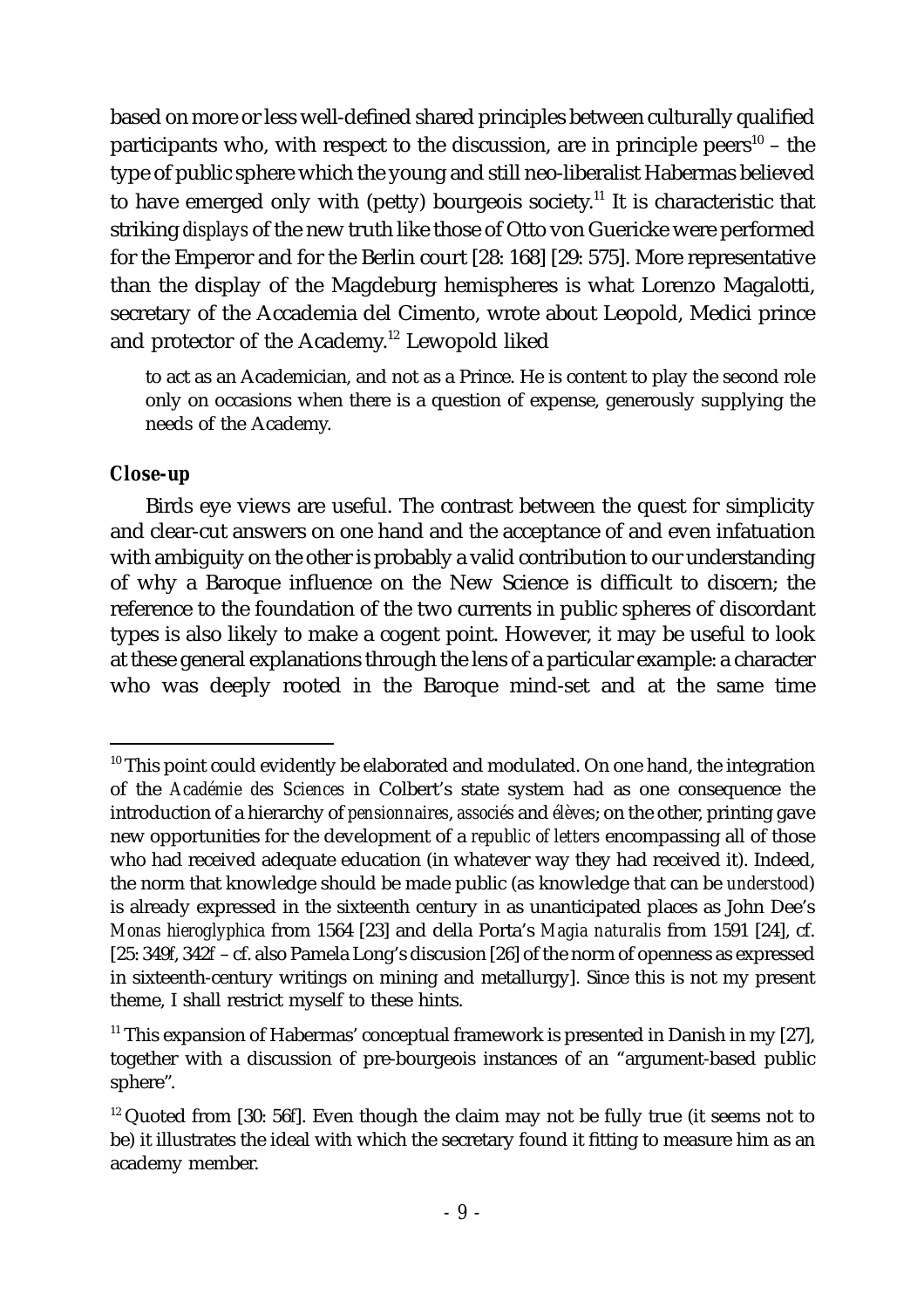participated in the unfolding of the New Science, or at least tried to do so – at best participating in its mathematical and natural-science main current.

Two formidable characters propose themselves. One is Athanasius Kircher, the other is Juan Caramuel. Kircher's activity ranges more widely in the naturalscientific field than Caramuel's; Caramuel, on the other hand, is more explicit as a theoretician of the Baroque. I shall concentrate on Caramuel, returning briefly to Kircher, and mention Rudbeck in an aside.

Even though all three are polymaths, we should not necessarily take all polymathy as a characteristic Baroque value: much of it, for instance Alsted's encyclopediae, comes in the wake of Ramism, which in its love for dichotomic simplicity is at least as far removed from the Baroque as the New Science.

#### *Caramuel's Baroque*

Caramuel was born in Madrid in 1606. He studied theology and entered the Cistercian Order at an early age, and died in 1682 after having been bishop, first of Campania<sup>13</sup> and afterwards of Vigevano close to Milan. Many among his more than 70 volumes can be linked to the theory of the Baroque.

One of them is his *Defence of the age-old and universal doctrine, about probabilism. Against D. Prospero Fagnani's new, singular and implausible opinion* [20]. The above maxim used to explain "probabilism" was borrowed from the introductory résumé of this work. Further on in the same résumé Caramuel states (exactly one hundred years after the Trent council!) that

if the theologians will be allowed for another hundred years to constrain consciences with the same force as they have done these last hundred years, then the conversion of the infidels will be made very difficult, and also for the orthodox very great difficulties will most certainly have to be feared.<sup>14</sup>

No wonder that Pascal, convinced of the sinfulness of all men, protests time and again against Caramuel's tolerance in his *Lettres provinciales* (cf. note 9).

Already in 1635 Caramuel had published an *Easy and Clear Explanation of Steganography, or of the Key of the German Solomon, Ioannes Trithemius* [31]. Since Trithemius had introduced it in the early sixteenth century, "steganography" (the art of concealed writing) was in odour of cabbala and black magic (for which

<sup>&</sup>lt;sup>13</sup> Thus in that same depressing area which Christ never reached because he "stopped at Eboli", as Carlo Levi's local interlocutors claimed. For Caramuel no less than Levi, writing was a way to survive mentally .

<sup>14</sup> *Demonstratur tandem Theologos, ita centum annis ultimis constrinxisse Conscientias, ut si aliis centum eodem impetu pergere permittantur, reddetur difficillissima Infidelium conversio, et apud ipsos Orthodoxos inconvenientia maxima certissimè timeri poterunt*.

Here and everywhere in the following, translations from Caramuel's Latin are mine.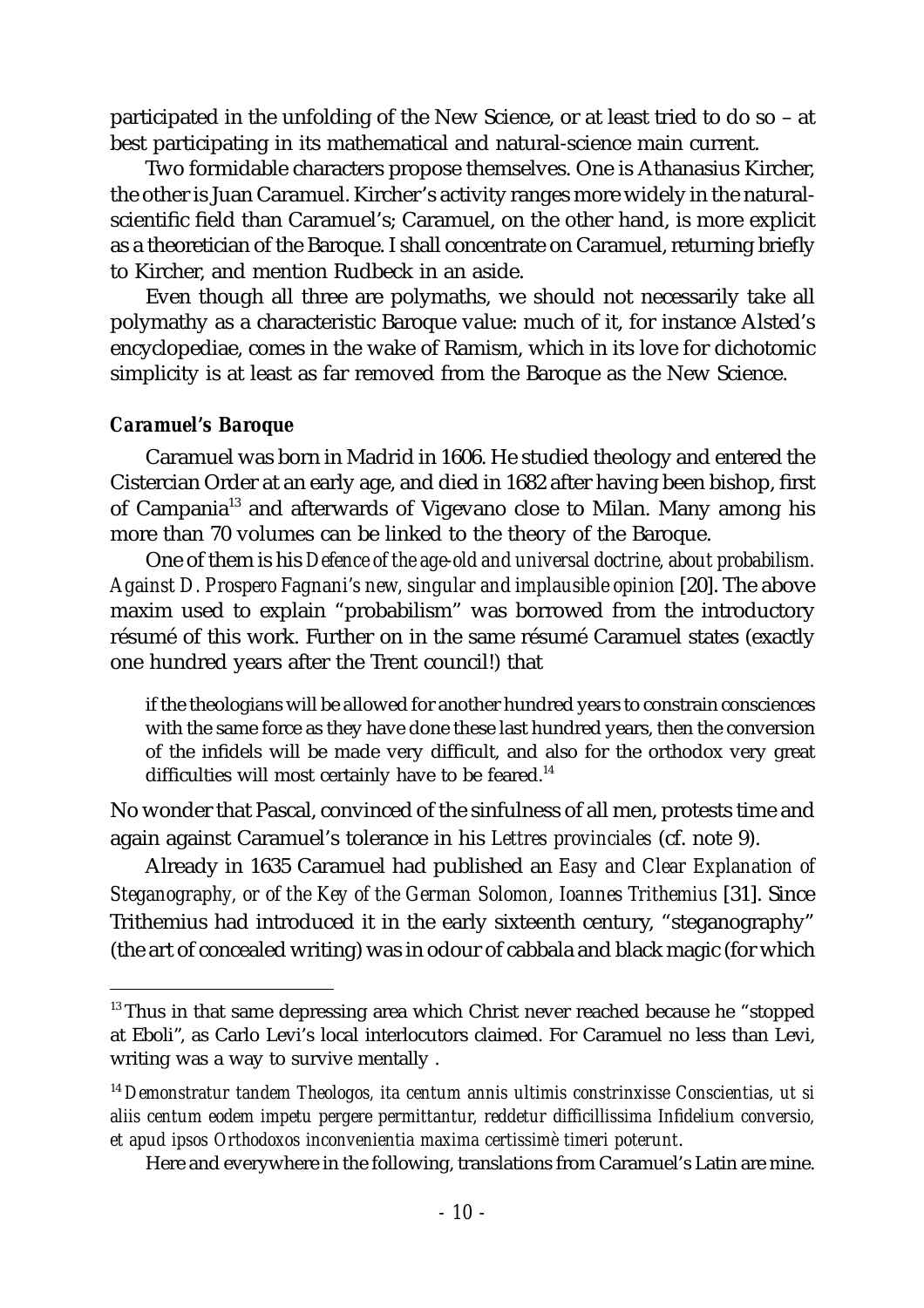reason Trithemius's book was only printed a hundred years later; cf. [32] [33: 169]); Caramuel exonerated it of all dependency on demonic pact or superstition, understanding the cryptographic technique instead as a way to uncover the secrets of the mind through connotations.<sup>15</sup>

Caramuel's *Metametrica* from 1663 [35] is an extensive treatment of poetical techniques. Here (p. 1 of the treatise "Apollo analexicus") he phrases the programme that

The whole machine of the world is full of Proteus. Wherefore let us grasp a Proteic pen, that we may be able to praise Proteus

and he praises ("Apollo logogriphicus" p. 215) the logogriph as an

enigmatic song, which digs many significations from the same name, reading backwards, taking away letters or adding others.

If anybody, Caramuel is thus an exponent for Baroque ambiguity, for the use of connotative appeals rather than explicit messages. The word "audacious" (*audax*) recurs in several of his titles – a *Grammatica audax* is the "praecursor logicus" to his *Theologia rationalis* (1554–55), and there is even a *Mathesis audax* from 1644.<sup>16</sup> Even Caramuel's understanding of etymology is, as we shall see, "audacious": It is not necessarily meant to reveal the true historical origin of words but rather, like the logogriph, to reveal concealed possible meanings.<sup>17</sup>

Ornaments and paintings do not please all in like measure, for as one person wants

<sup>15</sup> Actually, in a treatise *Cabala, hoc est, secretior interpretatio Sacrae Paginae* (apparently never published but referred to in the initial unpaginated list of Caramuel's publications in [34]) he did the same to cabala itself, using it to find hidden meanings in the Scripture. In the same place he tells that his *Metametrica* (on which imminently) was nothing but a reinterpretation of cabala, given this new name because of the notoriety of the old one.

<sup>16</sup> The full title is nothing less than *Mathesis audax rationalem, naturalem, supernaturalem, divinamque sapientiam arithmeticis, geometricis, catoptricis, staticis, dioptricis, astronomicis, musicis, chronicis, et architectonicis fundamentis substruens exponensque*. I have not been able to see it, but according to the secondary literature it deals with combinatorics (that is, we may observe, the mathematics of the anagram), meant to replace and outdo Aristotle's *organon* as a universal key to all sciences – see [36: 128] [37: 118] [38: 282–284].

<sup>17</sup> On this point, reading of Caramuel may elucidate Rudbeck's programme. In *The Atlantic Vision*, Eriksson [2: 134] states that for Rudbeck the etymologies of the *Atlantica* have "a rather small degree of credibility", because Rudbeck compares them to "ornaments and paintings" on a building, whose walls and roof are constituted by the ancient written sources, whereas Swedish nature itself makes up the fundament. However, the text which Eriksson quotes continues in a way which shows that something different than mere low credibility is at stake (I quote from Eriksson's translation, repairing an omission):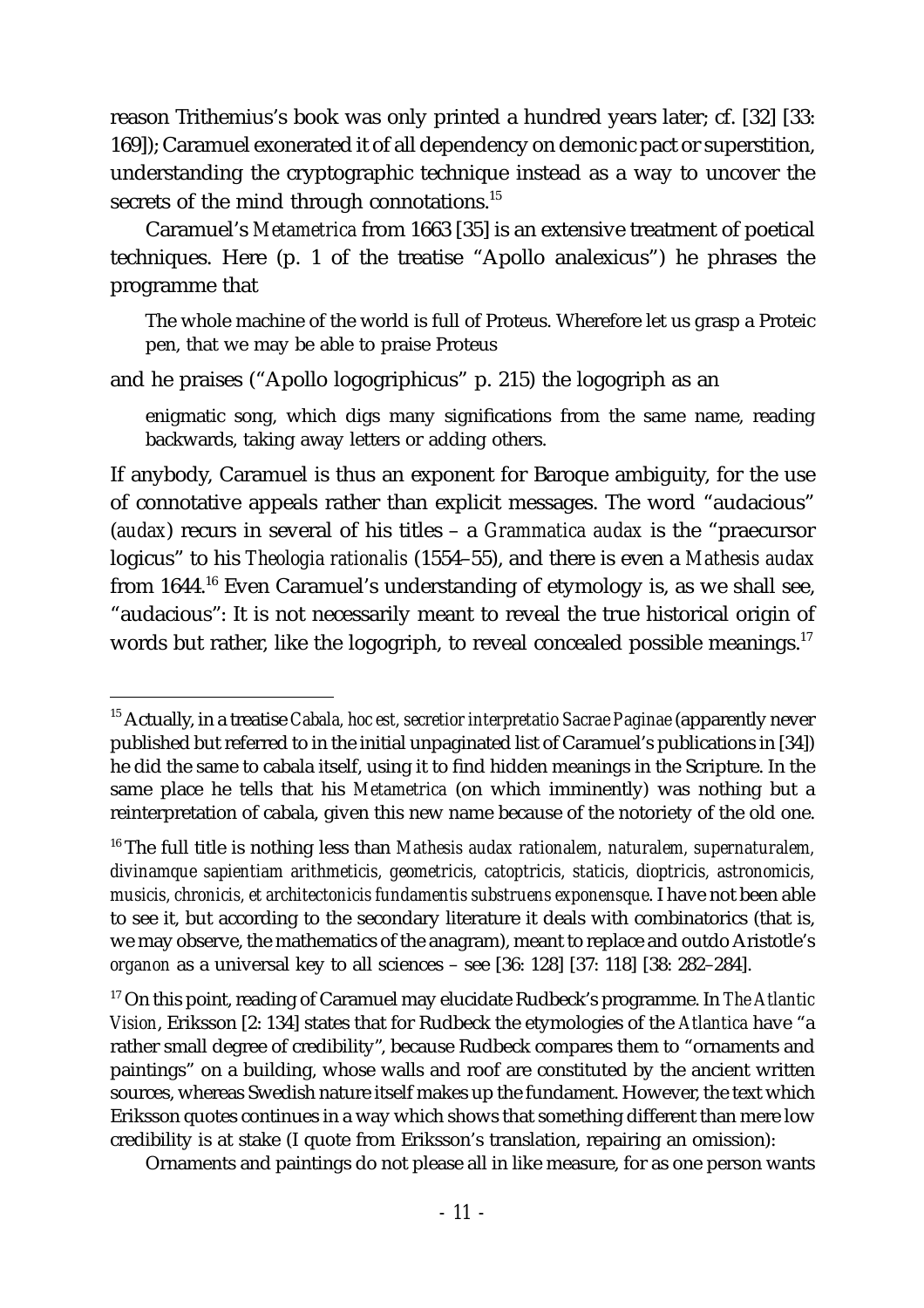#### *Caramuel the mathematician*

After 1663, the Jansenists and the Dominican probabiliorists got the better of Caramuel, and he was no longer allowed to persist in moral and theological tolerance. Instead he published two huge volumes in 1670 about one of his other interests, namely mathematics. His *Mathesis biceps* [34], divided into "old mathematics" and "new mathematics", runs over more than 1800 folio pages.

About this work – the only one he mentions in his short "scientific biography" – Juan Vernet [39] tells that

although it contains no sensational discovery, [it] presents some original contributions to the field of mathematics. In it is expounded the general principle of the numbering systems of base *n* (illustrated by the values 2, 3, ..., 10, 12, and 60), pointing out that some of these might be of greater use than the decimal. He also proposed a new approximation (although he did not say so) for trisecting an angle. Caramuel developed a system of logarithms of which the base is  $10^9$ , the logarithm of  $10^{10}$  is 0, and the logarithm of 1 is 10. Thus, his logarithms are the complements of the Briggsian logarithms to the base 10 and therefore do not have to use negative characteristics in trigonometric calculations. In these particulars Caramuel's logarithms prefigure cologarithms, but he was not understood by his contemporaries; some, such as P. Zaragoza, raised strenuous objections.

This could make us believe that Caramuel's mathematics is as easily separable from his Baroque poetics as Newton's *Principia* from his "chronology of ancient kingdoms" [38]. This, however, turns out to be yet another confirmation of Léon Rodet's principle [41: 205] that "when studying the history of a science, exactly

green the other wants grey, when the one likes Doric the other likes Jonic. With this I mean the style and the origin of words, for maybe one is more pleased if Neptune has his origin from bathe or depict rather than from ruling the sea, and Hercules rather from being the Honour of Juno (the weather) or etc., than from being a warrior chief.

The walls and the roof are what I call the writings of the ancients with which the building is put together. If they do not tell the truth, neither could I. For I did not live in the time of Troy or before.

The foundation is what I call the country of Sweden, its lakes, mountains and streams and other such things through which the ancients have described Sweden's certain position, all of which features remain undisturbed until the stone, mentioned by Daniel, who himself planted it, falls from heaven crushing everything.

The ancient written sources thus have a lower credibility, compared to the arguments from geographical facts. Etymologies, on the other hand, are a domain which allows audacious subjective choice and where "the least important thing is whether what is written [...] is true".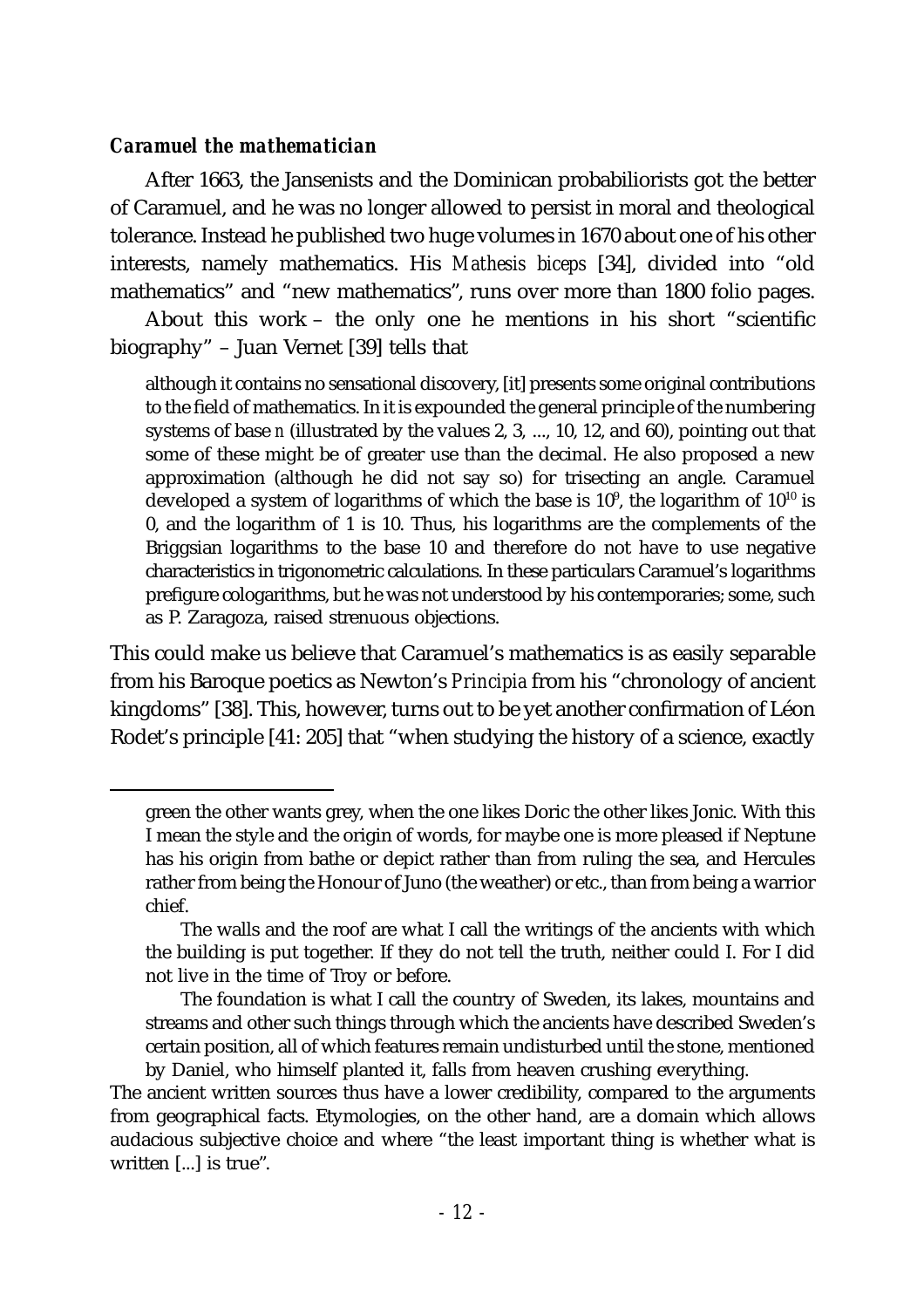as when one wants to obtain something, one should «rather ask God himself than his saints»"<sup>18</sup>

At first we may look at what Vernet sees as a presentation of "the general principle of the numbering systems of base *n*". It turns up as a *meditatio prooemialis* before the treatment of arithmetic (proper), and is an answer to the question (p. xliii)

whether arithmetic be one, or several? If several, which they may be? And how do they differ from each other? Are they practical, or speculative? And are they necessary?

Caramuel's intention is not to produce a "general principle" but exactly the opposite. After having described place value systems with base 2, 3, 4, 5, 6, 7, 8, 9, 10, 12 and 60 (explaining where each may be useful) and shown how to calculate in base 2, 3 and 4 he concludes (p. lxvi; italics from the original) that

Firstly, it is thus established *that several arithmetics are possible, which differ from each other:* indeed, as there are various languages in the world, so they can be dissimilar, and varied with respect to the first return of the unit. I intend, 2, 3, 4, etc., $19$  as we have shown above.

Secondly, it is established that *all these arithmetics are analogous:* indeed, as all languages agree analogically in their flow, similarly, or certainly even more strictly, the arithmetics agree. [...].

Thirdly, it is established *that before the operation of the mind there is neither number not arithmetic. Truly, numbers are entities produced by the intellect:20 and that the return of the same numbers depends on human free will; and that these go back to the beginning at so many, and neither by more nor fewer units is because it pleased those who first fashioned arithmetic thus and not otherwise.* [...].

We may find the level rather elementary, but Caramuel was none the less the first to publish about different place value systems and describe algorithms for

<sup>18</sup> "Pour étudier l'histoire d'une science, tout comme pour obtenir quelque chose, «il vaut mieux avoir affaire au bon Dieu qu'à ses saints»".

 $19$ <sup>19</sup> The meaning is that in the dyadic system, the unit "returns" as 2 (which will be written 10), etc.

 $20$  In the next paragraph, Caramuel emphasizes that numbers are not chimerical figments of the mind but *formed* by the mind, and that *after* the operation of the mind they truly exist in things. His "relativism" is Einsteinian, allowing translation, not postmodern in Feyerabend-Latour style.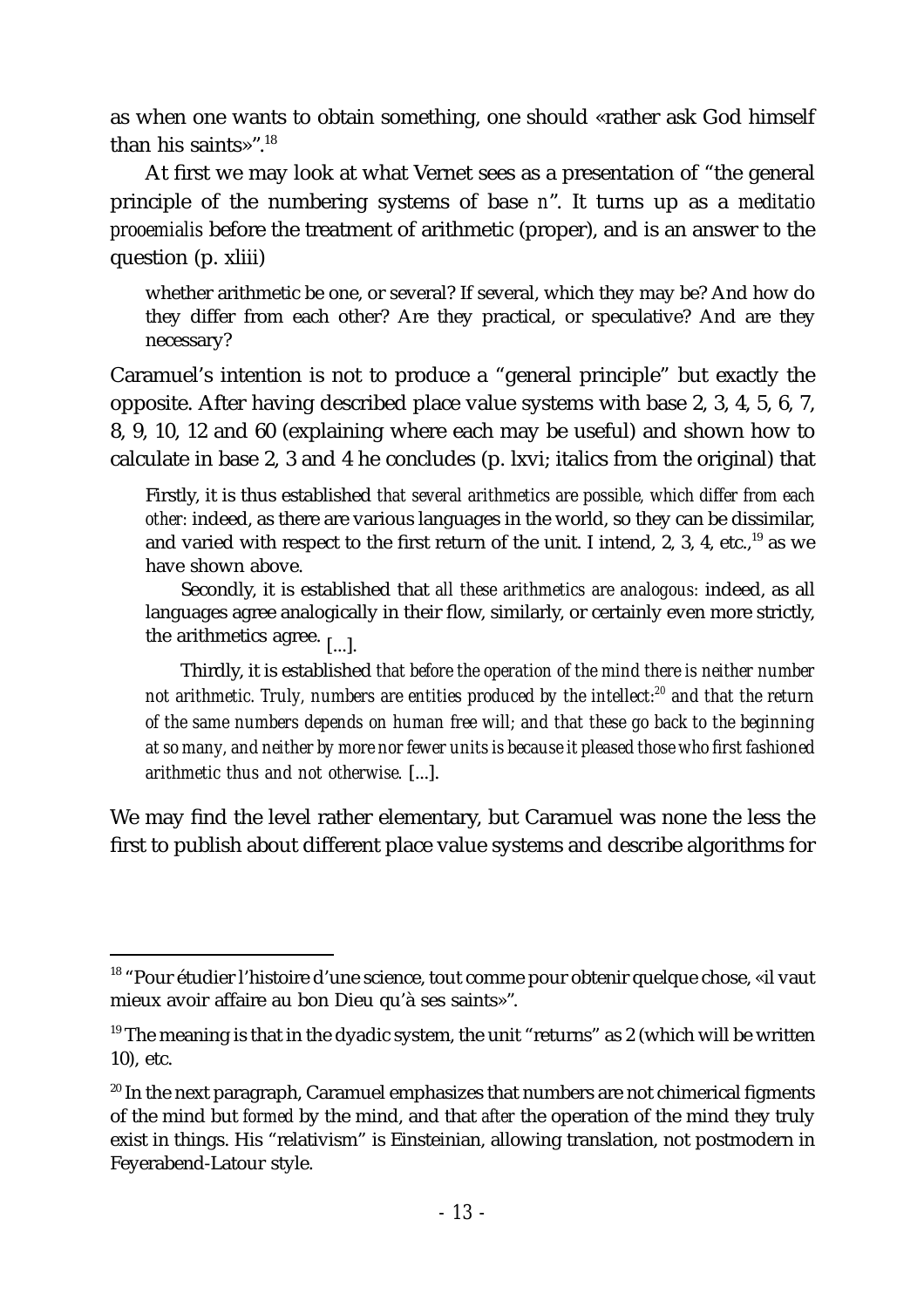calculating with them.<sup>21</sup> The metamathematical stance is even more original, too original indeed to the taste of mathematicians: only the non-Euclidean geometries of the nineteenth century led some mathematicians to accept this kind of pluralism; most, even then, only accepted the non-Euclidean variants when Felix Klein had reduced even this pluralism to a single "general principle". It was never the prevalent habit of mathematicians to stress the free subjective choice.

In the *Mathesis biceps*, on the contrary, subjective choice turns up even in places where we would expect Caramuel's choice to be anything but free. Time and again he returns to the choice between the Copernican, the Tychonic and the Ptolemaic world system, and as we should expect from a Catholic bishop in 1670 he rejects the Copernican option. His formulations, however, are not as we would expect. He does not say that this system is contrary to Sacred Scripture but (p. 1392b) that "the cardinals have declared it to be contrary to Sacred Scripture" (which indeed they had; the statement is preceded by a list of "famous mathematicians" – Galileo, Kepler and others – who support the Copernican system).<sup>22</sup> Caramuel's own opinion is stated in phrases like "for me, the earth stands still" (p. 1581a) or (p. 1400b)

*We* have no need for that which the Church has condemned. When hence the Copernican system has been rejected, the two others remain in court.The Ptolemaic system is implausible [*improbabile*]: Nobody can indeed deny that Venus and Mercury move around the sun. Thus the Tychonic system stands.

# *Algebra!*

Caramuel wrote long after Cardano, Bombelli. Viète and Descartes, and it therefore seems adequate that algebra is treated on 108 folio pages. What is immediately striking is that these pages belong to the first volume, "ancient mathematics". However, this location turns to be well-founded. Nothing of what these four authors had done has indeed left the least trace in Caramuel's algebra.

This does not mean that Caramuel just explains or repeats what can be found in algebraic writings from the earlier Renaissance or the Middle Ages. As far

 $21$  Harriot had done as much before, but in an unpublished note [42]. In the early thirteenth century, Jordanus de Nemore had explained the possibility of place value *fractions* with different bases, speaking of them as "consimilar fractions", and confronting with "dissimilar fractions", ascending continued fractions with changing divisors.

<sup>22</sup> Elsewhere (p. 105) he declares the stance of the cardinals to be *prudent*, because nothing in the Sacred Scripture suggests the earth to move, but much that it rests.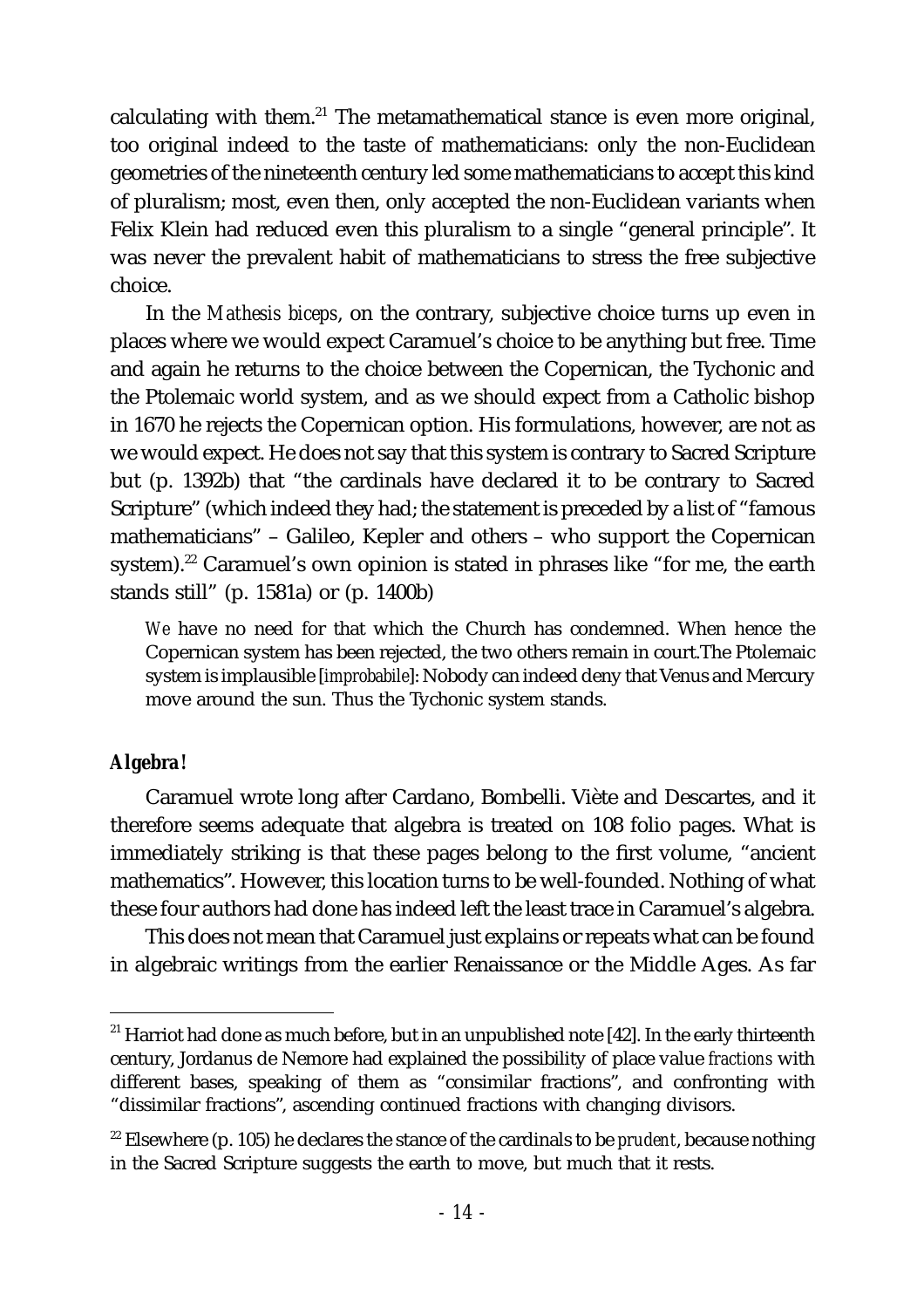as I know, *no* precursor ever dealt with the material as does Caramuel. His basic idea – a *free choice* if any – is that algebra or "abstract proportion" is an extension of the "false position" and the rule of three.<sup>23</sup> For this reason, his algebra never goes beyond the first degree, even though his presentation of algebraic symbolic notations suggests a notation for higher powers which in principle is related to that of Bombelli (but so different in its concrete shape that borrowing can be excluded).

I shall take up only a few aspects of Caramuel's idiosyncratic algebra. At first (pp. 99–110) comes a philosophical deliberation whether it is possible to derive true conclusions with necessity from false premises. This deliberation is necessary precisely because of the identification of algebra with the "false position". Caramuel rambles widely. He moves through the schemes of Aristotelian logic (not least of course *modus tollens*, the "indirect proof" whose schematic figure called *barocco* may indeed have given rise to the nickname which the Enlightenment gave to seventeenth-century  $art^{24}$ ; the fictions of legal thought; *theorica planetarum* with its falsely assumed epicycles and crystal spheres; logarithms; the indirect proofs of mathematics; and finally the false position. The conclusion is a denial of the possibility – Caramuel, like Farrington, thinks that "science must be true", his steganography and logogriphs should not be seen as a rejection of the demand for truth; but as Paleotti's way towards piety,

 $23$  Both terms may be in need of explanation.

First the "false position", which may be "simple" or "double". A number, to which  $^{1}/_{7}$  of itself is added, gives 19. In the "simple" variant we make a convenient but probably false guess – for instance, that the number is 7. Adding its  $^{1}/_{7}$  gives us 8 – but we should have  $19/8$  as much. Therefore, our guess should also be multiplied by  $19/8$ . In the "double" variant we make two guesses (for instance, 7 and 21), and find the result as a mean, weighed in inverse proportion to the two resulting errors (the principle of alligation).

Next the "rule of three". 3 sacks of flower cost 17 shillings, what is the price of 4 sacks? The rule, as it is formulated in late medieval abbacus books, prescribes that we multiply [the counterpart of] the things we want to find (that is, 4, namely 4 pounds) but the magnitude which is not of the same kind (17, namely shillings) and divide by the third magnitude (3, pounds).

Both methods, we see, are rather *alternatives* to algebra as we know it from the medieval treatises than fundaments for it.

<sup>&</sup>lt;sup>24</sup> The other standard etymology derives the word from Portuguese *barroco*, an imperfect pearl. As far as metaphorical value is concerned, one explanation is as plausible as the other (which certainly would have pleased Caramuel if the word in its current meaning had existed in his times).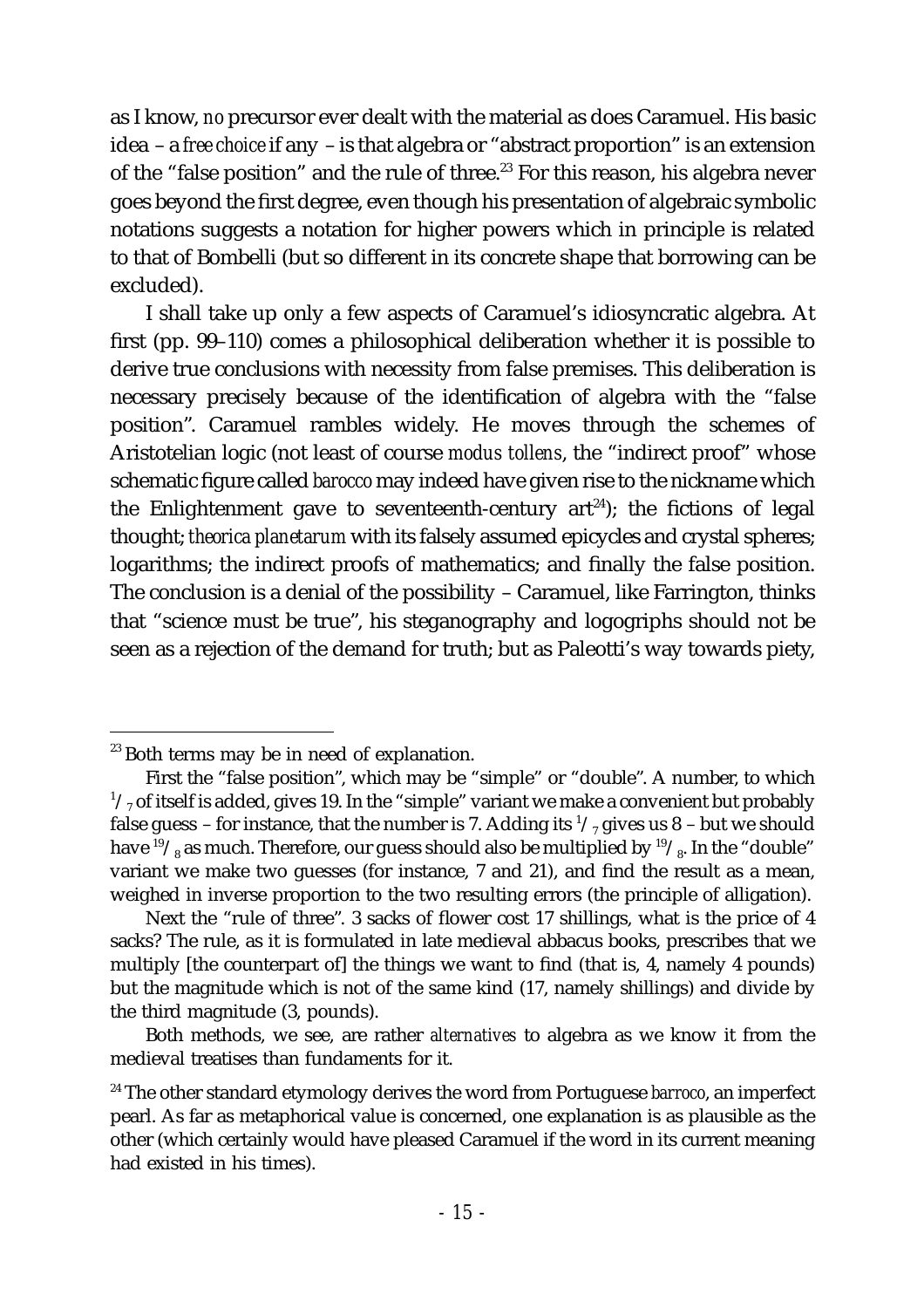the path toward truth may be indirect, poetical rather than through explicitly argued discourse.

This is clearly exemplified in what follows on pp. 117–119: an etymological investigation of the origin of the names of algebra: *algebra*, *cossa* and *almucabala*.

First comes a philological discussion of the proposal to derive *algebra* from the name Geber, a discussion which is at the level of seventeenth-century standard philology at its best. Caramuel objects that Geber Hispanus (Jābir ibn Aflah) must have lived around the twelfth century, which is too late. But then Caramuel goes on, at first with a borrowing from Alsted's *Encyclopaedia* [43: III, 844a]:

*Algebra is an arabic word, which means the* doctrine of the excellent man: *AL, indeed, is the article*: GEBER *means* Man: *and it is often a title of honour, as with us* Master*, or* Doctor. *Today this book is much venerated among the erudite nations of the Orient, and by the Indians who are very fond of this art it is called* Aliabra, *or* Alboret*, since they do not know the proper name of its creator.<sup>25</sup>* Certainly , GABAR, in Arabic is *restored. And as the article is*  $\bar{z} \times R$ , AL, prefixed, *the restoration of arithmetic was*  $R \bar{z} \leq \bar{z} \times R$ .

But why do we call the same science *cossic*, and the special numbers which it makes use of, *cossic numbers*? *In Tome* 2, *book* 14, *chapter* 4, § 1 in Alsted: *Moreover, Algebra was called the art of* res, and census *by certain Latin writers; as with Regiomontanus*; *by the Italians* (read, *by the Spaniards*) <sup>26</sup> Arte de la cosa, *from which* Cossa. *Christoph Rudolph, excellent master of this art, considers that the rule is called* Cossic, *as* Art of things, *because it serves to solve questions about hidden things: after the manner in which arithmetic books usually express themselves in all problems,* We lay down a thing. *Further, by certain Greeks Algebra was called Analytica. They also, etc.*<sup>27</sup> [...] And there are in Europe two current names, *Regula di tre* [the rule of three], *and Arte de la Cosa*, the former Italian, the latter Spanish, which clearly indicates how much these two nations have promoted, adorned and made illustrious arithmetic.

Further, if you do not want to favour the Spaniards, you shall say that the term *Cossa* comes from the Hebrews or the Arabs to the Greeks and the Latins. Indeed , *Casar*, with the Saracens is *to Break* [*Frangere*], and therefore should mean the science which considers broken numbers [i.e., fractions]. Add to this that one may derive an etymology from the roots  $\mathbf{X} \subseteq \mathbb{R}$  QAZA, *Judged*, and  $\exists \subseteq \mathbb{R}$ , QAZAR, *was Brief*: indeed, this science is a kind of arithmetic which is fit for judging, and most sure

 $25$  Here the first borrowing from Alsted ends.

<sup>&</sup>lt;sup>26</sup> This correction is inserted by Caramuel, who has not forgotten his Spanish origin even though he is a bishop in southern Italy. According to my work on the beginnings and background of Italian abbacus algebra Caramuel may indeed be right in as far as the first algebraic use of the word is concerned.

 $27$  Alsted goes on "They also called normal arithmetic synthetic", and explains that with reference to other works from the Ramist tradition.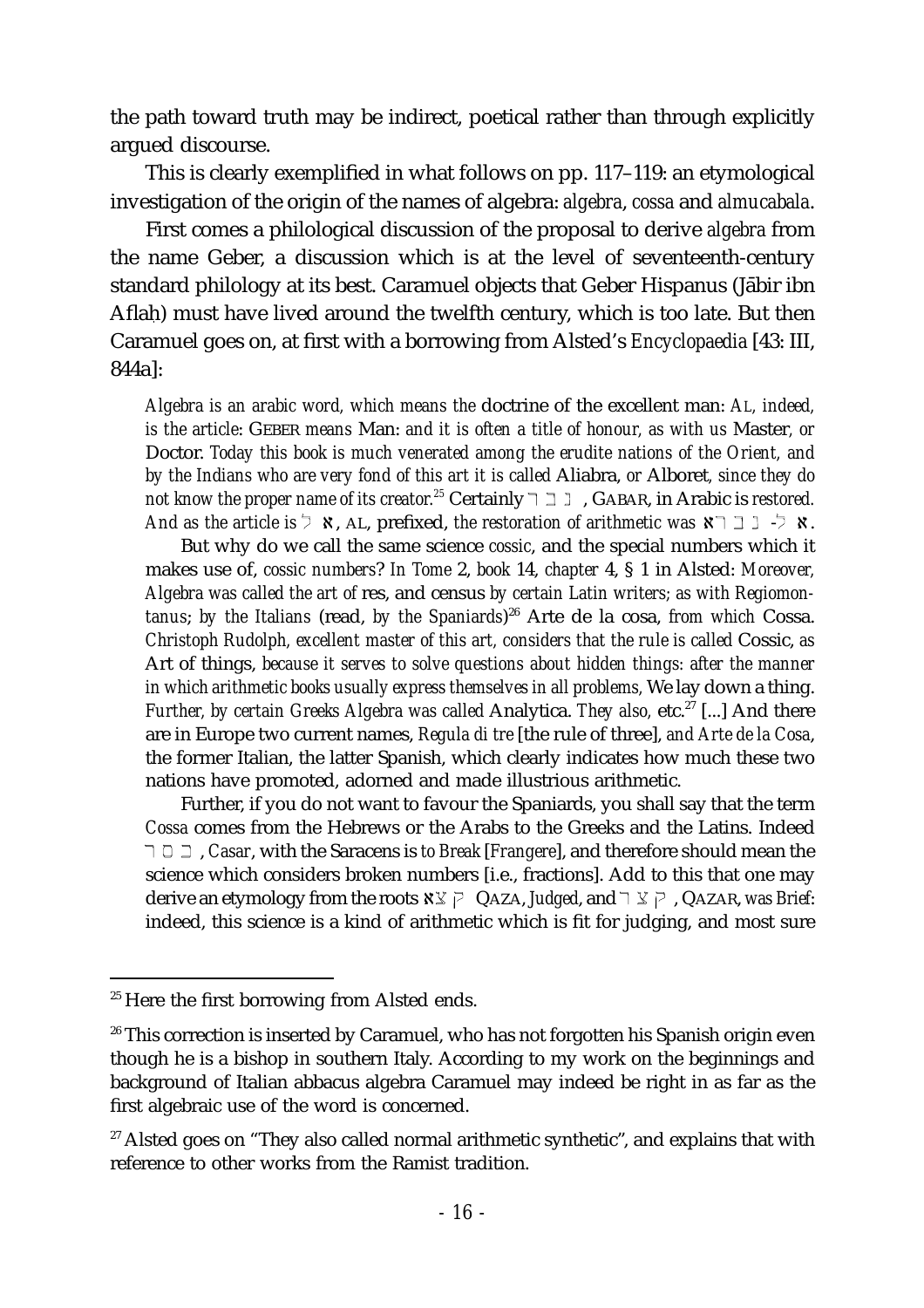in matters concerned with numbers. An indication that it solves with utmost security and concision difficulties which ordinary arithmetic is hardly able to solve when moved in roundabout ways and labyrinths.

Johannes Geysius<sup>28</sup> explains the word differently. In *Book* 1 *on the Coß*, chapter 1, he says, COSSA *comes from*  $\overline{u}$   $\overline{v}$  , CASA, *that is*, Weaved; *it teaches indeed to find a number which has been hidden. Etc.* This *indeed* I do not understand, since "to weave" [*texere*] is not "to reveal" [*detexere*]. Say thus that this ability was named from weaving because it disentangles numbers which have been woven together and intertwined; so that the denomination refers not to the science but to the object.

In Greek it can also be called ΚΟΣΙΚΗ, since ΚΟΣΙΜΒΟΣ is a *Knot*. <sup>29</sup> And actually, all problems which are treated by this science are knots which you cannot solve if not by breaking (dividing unity). And also, if anybody is audacious, from *Cos*, a Latin word, *Cossica* is almost as saying *Cotica*. The mind actually needs a whetstone [*cos*] in order to be sharpened, and this science sharpens the mind, which is often dulled by badly digested methods. But even the small worms which bore through the hardest tablets are called *Cossi* by the writers on natural history. Also, if anybody is audacious, the name may be drawn from here. Indeed, if the multiplication table is easy and can be penetrated by any mind, others are hard, and cannot be penetrated if not by learning the *Cossic* art.

Further, it follows from Johannes Geysius's *Book* 1 *on the Coß*, chapter 4 No. 4 that *Coß* and *Algebra* are the same thing. There he says, *It is also called* ALMUCABALA, *that is,* Hidden tradition; *and also* ALGEBRA, that is, Magisterial Art. Etc. And Alsted, who in *Tome* 2 *book* 14 § 1 says, *It is told that there was one remarkable Mathematician, who wrote down his art in Syriac language and sent it to Alexander the Great, and called it* ALMUCABALA, *that is, book on hidden things* (*this Art, indeed, teaches how to find a hidden number*), *the doctrine of which others preferred to call* ALGEBRA. None of them expresses the precise meaning of the word. Indeed,  $\overline{u} \supseteq \overline{u}$  is Tradition, from the root  $\supseteq \overline{u}$  QABAL, *to transmit*. Since they would not divulge it, they did not transmit it in writing but orally to disciples.  $\Box \Box \Box \Box \Box \Box$  MAQABALIM are *Cabalists*, and when the article is added it could be called AL-MUCABALA, not in Syriac but in Arabic.

ΕΝΑΡΙΘΜΟΣ is said about the one who is appreciated, a distinguished and extraordinary man: from which ΕΝΑΡΙΘΜΙΚΗ, some noble and distinguished kind of arithmetic, which is appreciated by learned men.

But one may also call this thing ΜΕΤΑΡΙΘΜΙΚΗ which has gone beyond the measure of common arithmetic and traverses the fields that lay beyond it.

It should be obvious that Caramuel does not believe that the etymologies from *Casar* onwards are historical truth. They are propounded for the case "you do

<sup>28</sup> A parson [44: 220] and, as we see, amateur mathematician at the *Rechenmeister* level, who wrote 10 pages (vol. III, pp. 865–874) on algebra in Alsted's encyclopedia. Alsted refers to him as *cossista*.

<sup>&</sup>lt;sup>29</sup> The spelling ought to be κοσύμβος, which actually is something made from knots (a hair-net etc.); but Caramuel's translation agrees with that of dictionaries from his century.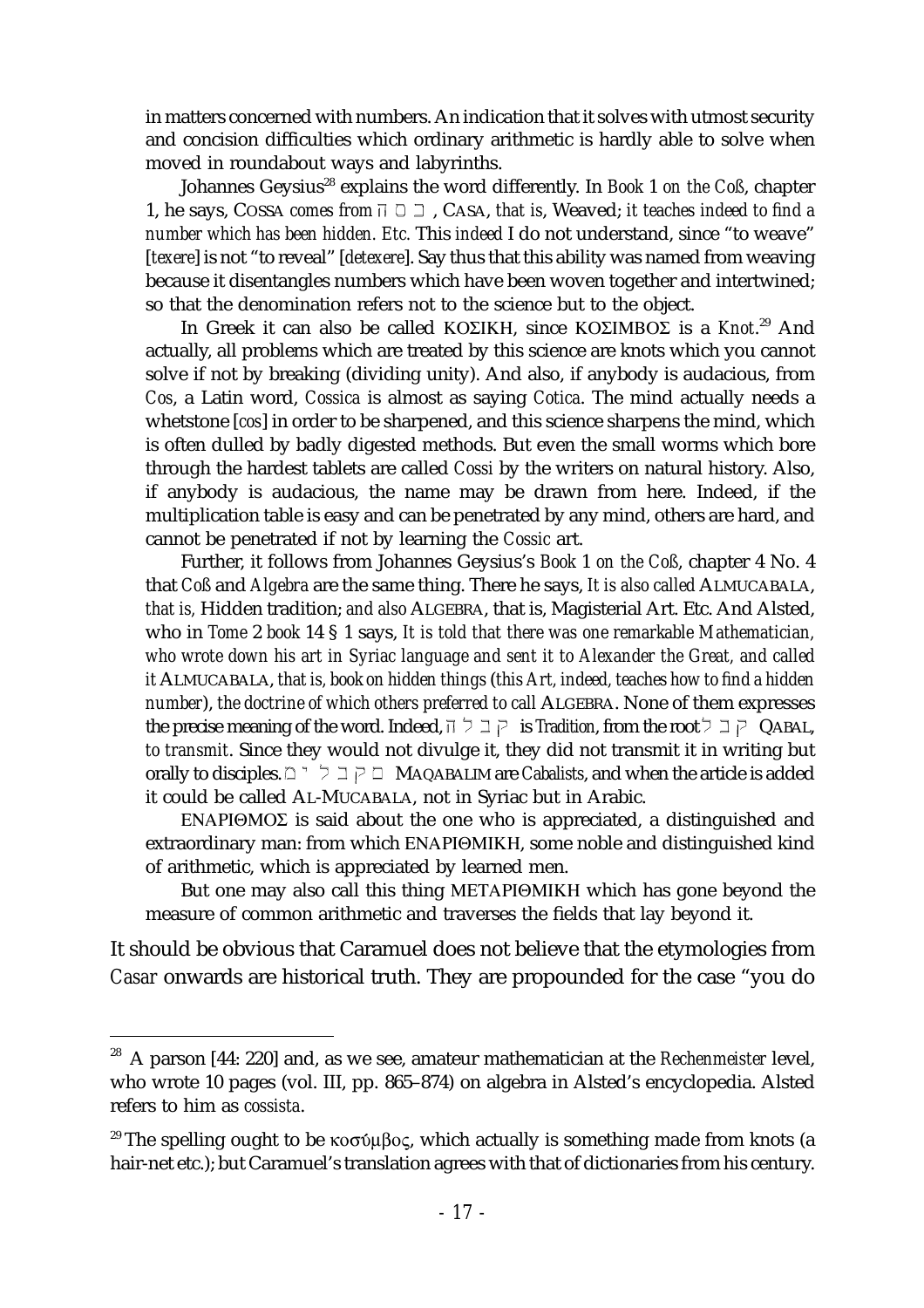not want to favour the Spaniards"; some are "audacious", and repeatedly two alternative explanations are combined into one figure (as *qaza* and *qazar*). As the steganography and the logogriph, these etymologies are meant through poetical play to dig out – or rather display – aspects of the nature of algebra. That these aspects are indeed prior to the etymologies can be seen for instance from the example ΚΟΣΙΚΗ/κοσύμβος: only the one who already knows that he wants to get to broken numbers (that is, to transcend the Greek concept of number as a plurality of units) will find it in *knot*.

## *The Reception*

As we see, Caramuel's *Mathesis biceps*is soaked with ambiguous and poetical Baroque subjectivity – so far removed from the Counter-reformation "constraint of consciences" that only familiarity with the mediating process allows us to discern the connection. Caramuel's Baroque is no external aspect, no mere decoration, as Grassi's poetical references in the treatise about the comets: it inspires the investigation of the "plurality of arithmetics" and allows the understanding of algebra as an abstract version of the false position. Even when writing about mathematics, Caramuel remains a Baroque mind.

Was he a mathematician all the same? The creators of the New Science appear to have nourished some doubts – as Vernet points out, they did not understand the new mathematical ideas contained in the *mathesis biceps* (Leibniz had to reinvent the place-value system), and the rest did not interest them. If we look for references to Caramuel in Oldenburg's correspondence<sup>30</sup> we do not find much. In 1668 John Collins (vol. V, p. 213) lists his *Solis et artis adulteria* as one of those books in a catalogue "which I doe not much desire unless cheape"; in 1669 (vol. VI, p. 228) he asks Oldenburg "how he approoves the treatises of John Caramuel Lobkowitz Intituled Ingeniorum crux et Mathesis audax". Oldenburg (vol. VI p. 234) forwards the question to René-François de Sluse, who answers (vol. VI, p. 525) that "I saw the *Mathesis audax* and *Sublimium ingeniorum crux* very many years ago, but saw them only, nor does any memory of them remain". In 1670 Sluse offers (vol. VII, p. 256) to get hold of the *Mathesis biceps* when it becomes available. In the meantime, Oldenburg has received a letter from François Vernon (vol. VII, p. 273), which refers to

a great Vast Bulke of Caramuel, Able to fill a Library. His Mathesis biceps, speculative & Practicall [*sic*] 2 vol in Folio. His Calamus 2 volumes more [i.e., *Metametrica*] &

 $30$  [45]. Where the letters are in Latin I quote from the stylistically faithful English translation of the editors.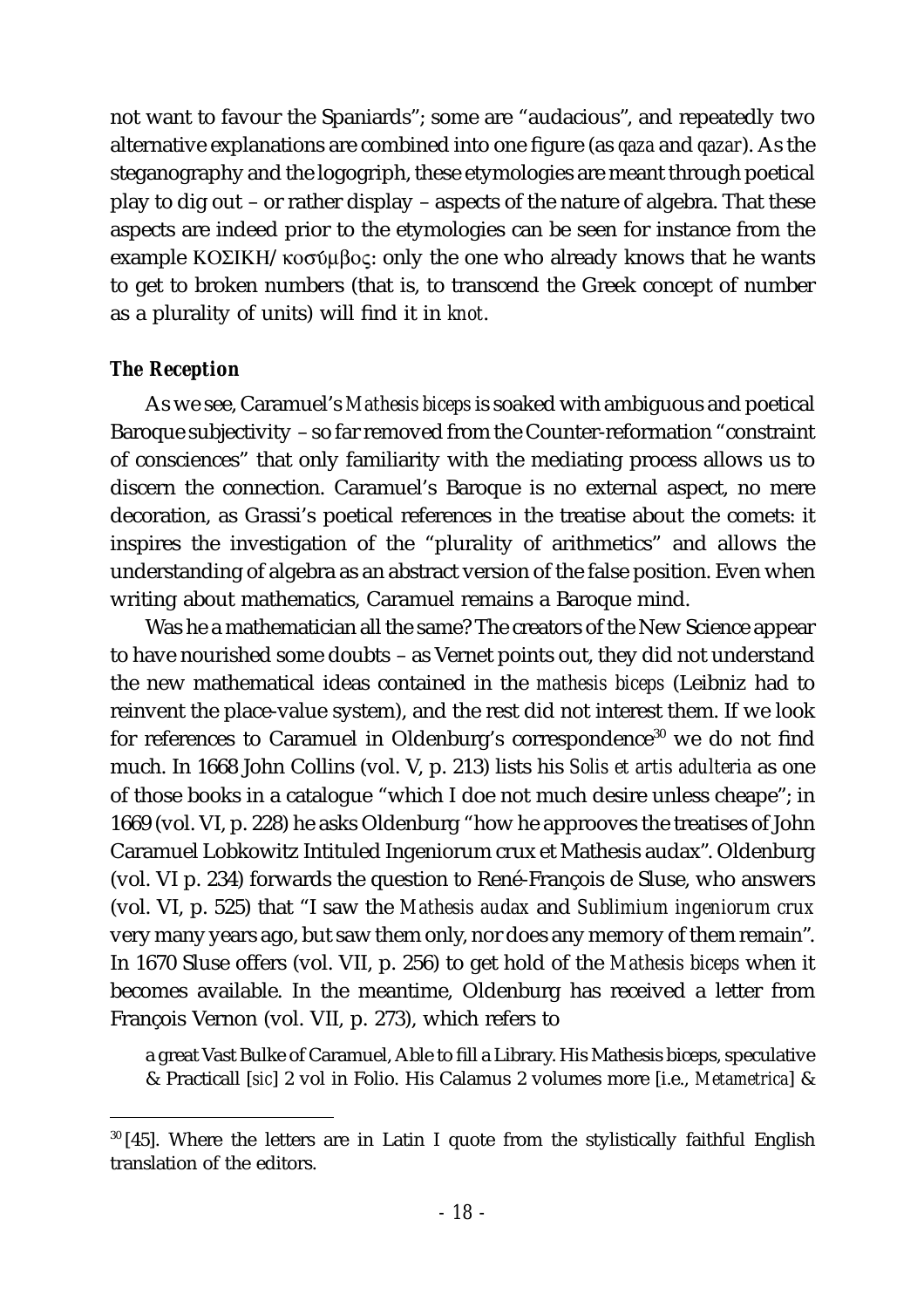whc is worse hee is [not] contented with the loade hee hath laid on the world already. but he promiseth to Plague it wth I doe no know how many volumes more.

In consequence, Oldenburg answers (vol. VII, p. 368) that

As for the two ample volumes of Caramuel Lobkowitz, we understand them to be damned with faint praise, which has cooled our desire to see them.

Sluse, on his part, concludes (vol. VII, p. 484) after getting hold of the volumes that

I have looked through Caramuel's farrago, and indeed, to speak kindly, its utility does not seem proportionate to its bulk.

This was all – neither much nor very positive.

# *Historical or historiographical problem?*

An examination of Kircher's works and their reception would lead to similar results. Most of his works about nature deal with issues and objects for which it was less easy to judge the validity of new results andproposals than in the case of mathematics – magnetism, the subterranean world, applied acoustics – so the rejection is less absolute. Yet the difference is not significant – when Kircher approached nature as a *Gesamtkunstwerk* or *theatrum* it was difficult to find a perspective which was theoretically fruitful or seen as such by the representatives of the New Science.

In so far we may say that the absence of a Baroque impact on the New Science is a fact of history, no historiographical blind spot. Works which were too close to the Baroque current with its emphasis on ambiguity and poeticoconnotative understanding were too far removed from the sensibility of the New Science to gain much influence. When they offered new answer, these were to questions which seemed outdated or irrelevant, or they concerned matters that were too complex to allow the answers to be convincing.

However, once work with the Baroque prototypes (not "ideal types", since Caramuel and Kircher were quite real!) has opened our eyes to characteristic Baroque features, we may find such features elsewhere though as a rule not together. I shall not go into details but just suggest three sketchy examples.

First we may think of Scott Mandelbrote's distinction between two kinds of natural theology in seventeenth-century England [46]: on one hand the "Wilkins-Boyle" type which

stressed the importance of the providential ordering of nature and the consequent lawful operation of the universe as a proof of divine superintendence and of the power of the divine will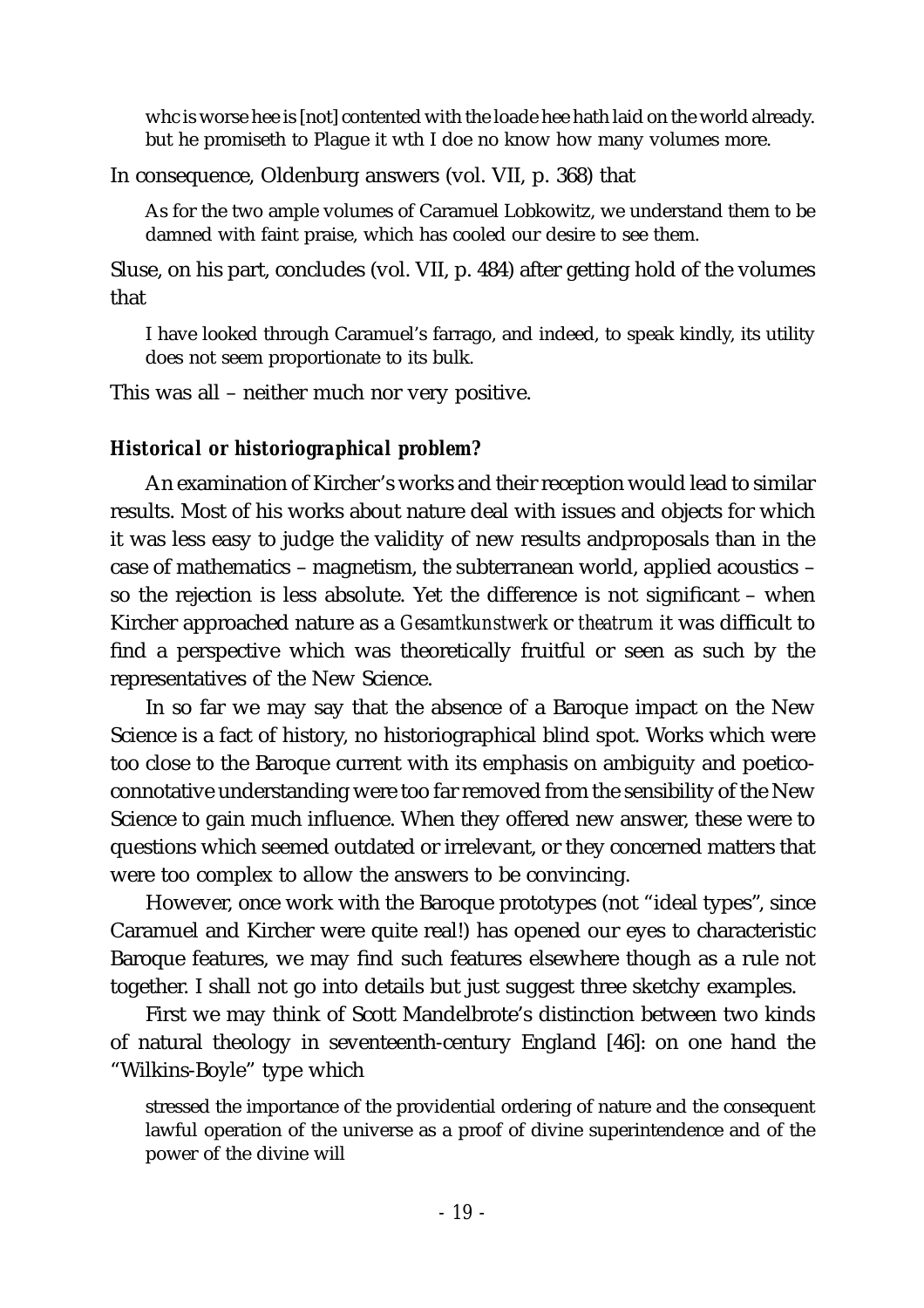on the other that of the Cambridge Platonists, which based its argument on

appeal to the wondrous activity found in nature, of which regularity was only ever a part, and which required the constant, creative involvement of a hierarchy of spiritual agents

and which

was ultimately weakened by its association with credulity and with discredited attempts to prove that spiritual agents could be observed at work in the world.

The spiritual agreement of the latter group with the Kircher we know for instance from the *Musurgia universalis* is not perfect, nor is it however totally absent. The reasons for rejection are also fairly alike.

Next, we may turn our attention to the title pages and frontispieces of scientific printed works of the epoch. The point is not that these look very much like other visual art from the epoch, and thus as "Baroque"; this could hardly be otherwise.<sup>31</sup> Significant is that they served to carry a message by indirect, metaphorical means about the trustworthiness and legitimacy of the book under the frontispiece. As stressed by Volker Remmert [47], however, the message of the frontispiece was not only distinct from the technical argument of the book, which it would indeed be hard to translate into emblematic pictures; it was also largely directed at a different audience, an audience that was hardly able to follow the technical discourse. The text of books was thus directed at the argument-based public sphere of what was soon to be called the "republic of letters", whereas the frontispieces – which were indeed so detached from the argument of the book for which they were produced that they might be transferred to quite different books – were directed at a distinct, representative public sphere.

We may finally ask whether the tenacious dedication of certain lateseventeenth- and early-eighteenth-century *virtuosi* to the study of insects, worms and microscopic animals irrespective of the scandalized antagonism of galant society and writers like La Bruyère and Addison [48: 29*f* and *passim*] can not be seen as a sympton of Baroque obsession with everything proteic.

If such suggestions of Baroque presence are taken into account, we may conclude that the total absence of the Baroque from the historiography of seventeenth-century science is also to some extent a historiographical artefact.

<sup>&</sup>lt;sup>31</sup> Similarly, Eriksson's observation that "we must admit [the] striking baroque character of Newton's monument in the Westminster Abbey" [2: 164] is irrelevant as an argument for declaring Newton a Baroque scientist.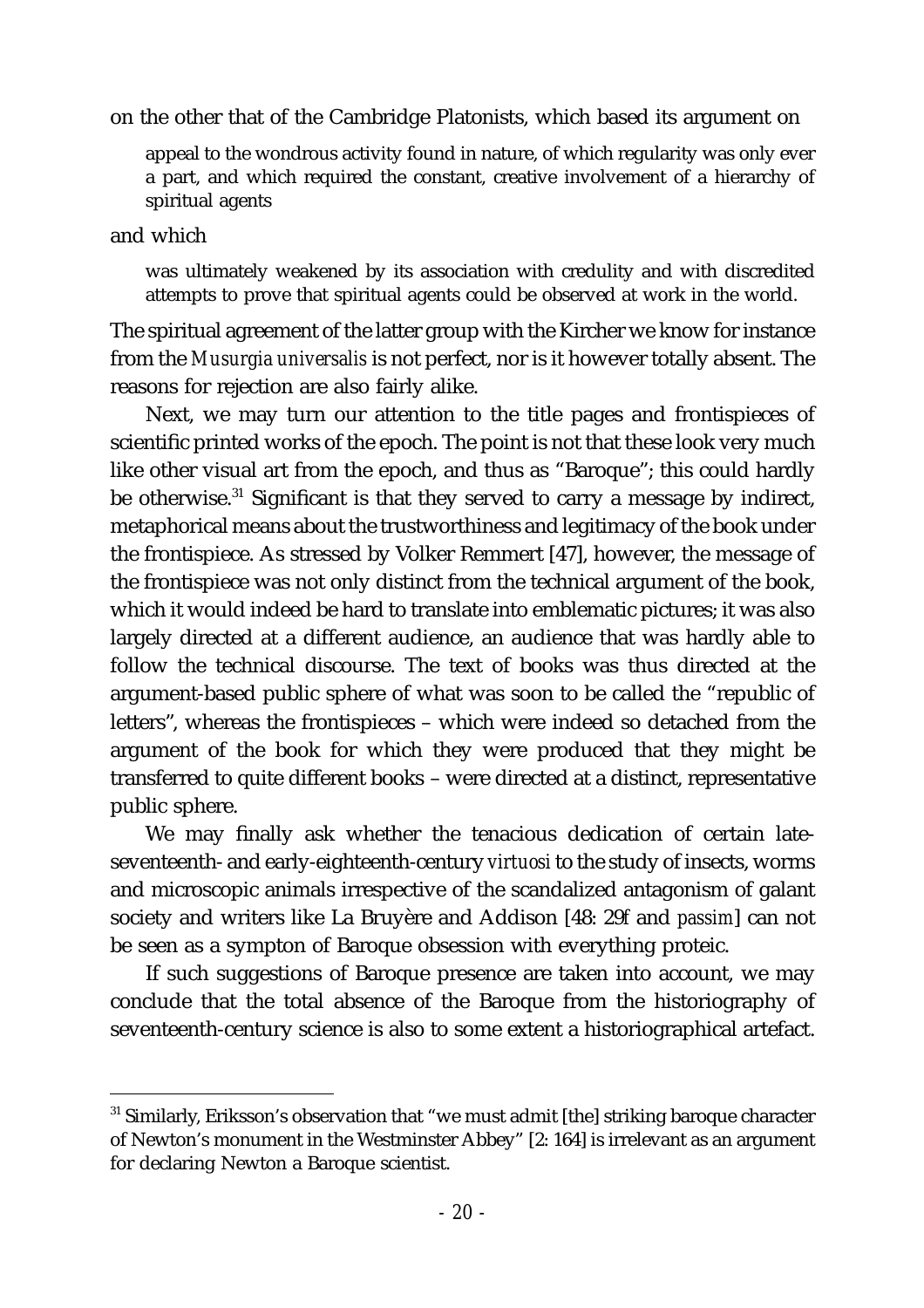But this is a different story which I shall not pursue.

A third story – no less important, perhaps, but which I shall not take up even sketchily – is the *modernity* of the Baroque. Not, of course, in relation to modern *science*, but as the starting point for an understanding of the nature and tasks of poetry that was to unfold in the aesthetic theory of the twentieth century (see [49] and [50]) – and (less flattering perhaps for the seventeenth century but quite to the point if we think of the initial intertwinement of the Baroque with Counter-reformation propaganda) in relation to the contemporary calculated use of emotion, ambiguity and indirect messages in the advertisement industry.

#### *References*

- 1 Rudbeck, Olaus, *Atland Eller Manheim. Dedan Japhets afkomne, de förnemste Keyserlige och Kongelige Slechter ut til hela werlden, henne at styra, utgångne äro, så och dess efterföliande Folk utogade, nemligen Skyttar, Borbarn, Asar, Jettar, Giotar, Phryger, Trojaner, Amaizor, Traser, Lyber, Maurer, Tussar, Kaller, Kiempar, Kimrar, Saxer, Germen, Swear, Longobarder, Wandaler, Herular, Gepar, Tydskar, Anglar, Paitar, Danar, Sidkampar, och de som i werket wisas skola. Atlantica Sive Manheim. Vera Japheti posterorum sedes ac patria, ex qua non tantum Monarchae et Reges ad totum fere orbem reliquum regendum ac domandum, Stirpesque suas in eo condendas, sed etiam Scythae, Barbari, Asae, Gigantes, Gothi, Phryges, Trojani, Amazones, Thraces, Libyes, Mauri, Tusci, Galli, Cimbri, Cimmerii, Saxones, Germani, Svevi, Longobardi, Vandali, Heruli, Gepidae, Teutones, Angli, Pictones, Dani, Sicambri, aliique virtute clari et celebres populi olim exierunt*. Uppsala: Henricus Curio S.R.M. & Academiae Upsal. Bibliopola, [1679].
- 2 Eriksson, Gunnar, *The Atlantic Vision: Olaus Rudbeck and Baroque Science*. (Uppsala Studies in History of Science, 19). Canton, Mass.: Science History Publications, 1994.
- 3 Høyrup, Jens, "Barocco e scienza secentesca: un legame inesistente?" *Analecta Romana Instituti Danici* **25** (1997), 141–172.
- 4 Høyrup, Jens, "Reflections on the Baroque in the History of Science". Essay Review of: Gunnar Eriksson, *The Atlantic Vision: Olaus Rudbeck and Baroque Science*. *Physis* **24** (1997), 675–694.
- 5 Hooykaas, R., *Humanisme, science et réforme: Pierre de la Ramée (1515–1572)*. Leiden: Brill, 1958.
- 6 Hofmann, Joseph Ehrenfried, *Geschichte der Mathematik*. 3 Bände. (Sammlung Göschen 226, 875, 882). Berlin: Walter de Gruyter, 1953, 1957, 1957.
- 7 Wellek, René, "Baroque in Literature", pp. 188–195 *in Dictionary of the History of Ideas*, vol. I. New York: Scribner, 1973.
- 8 *Grande dizionario Garzanti della lingua italiana*. Milano: Garzanti, 1987.
- 9 Hauser, Arnold, *Il Manierismo. La crisi del Rinascimento e l'origine dell'arte moderna*. (Biblioteca di storia dell'arte, 4). Torino: Einaudi, <sup>2</sup>1965.
- 10 Wittkower, Rudolf, *Arte e architettura in Italia: 1600–1750*. (Biblioteca di storia dell'arte, 14). Torino: Einaudi, <sup>2</sup>1972.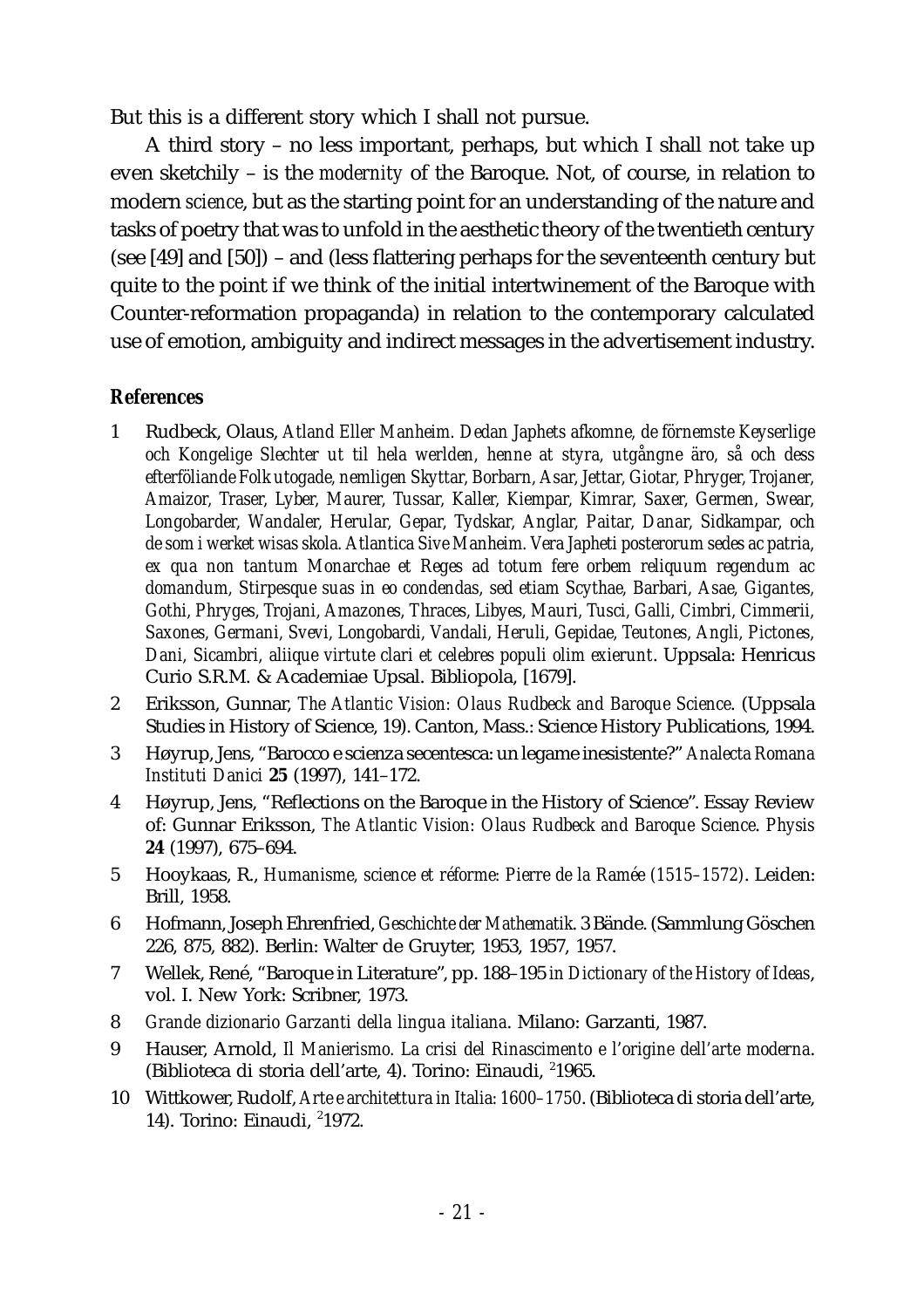- 11 Waterworth, J. (ed., trans.), *The Canons and Decrees of the Sacred and Oecumenical Council of Trent*. London: Dolman, 1848. Pp. 232–289, "Twenty-fifth Session" on http:// history.hanover.edu/texts/trent/ct25.html.
- 12 Ginzburg, Carlo, *Il formaggio e i vermi: Il cosmo di un mugnaio del '500*. Torino: Einaudi, 1976.
- 13 Mullan, Elder (ed., trans.), The *Spiritual Exercises* of St. Ignatius of Loyola, translated from the autograph. New York: P. J. Kennedy & Sons, 1914. http://www.ccel. ignatius/exercises/formats/exercises1.0.pdf.
- 14 de Loyola, Ignacio, *Ejercicios espirituales*. Barcelona: Linkgua, 2007.
- 15 Barocchi, Paola (ed.), *Scritti d'arte del Cinquecento*. 9 vols. Torino: Einaudi, 1978.
- 16 John Donne, *Selected Poetry and Prose*, ed. T. W. Craik & R. J. Craik . London & New York: Methuen, 1986.
- 17 Drake, Stillman, & C. D. O'Malley (eds, trans.), *The Controversy of the Comets of 1618. Galileo Galilei, Horatio Grassi, Mario Guiducci, Johann Kepler*. Philadelphia: University of Pensylvania Press, 1960.
- 18 Farrington, Benjamin, "Prometheus Bound: Government and Science in Classical Antiquity". *Science and Society* **2** (1937–38), 435–447.
- 19 Hacking, Ian, *The Emergence of Probability*. London: Cambridge University Press, 1975.
- 20 Caramuel, Juan, *Apologema pro antiquissima et universalissima doctrina, de probabilitate. Contra novam, singularem, improbabilemque D. Prosperi Fagnani opiniationem.* Lyon: Sumptibus Laurentii Anisson, 1663.
- 21 Pascal, *Oeuvres complètes*, ed. Jacques Chevalier. (Bibliothèque de la Pléiade, vol. 34). Paris: Gallimard, 1954.
- 22 Eamon, William, "Court, Academy and Printing House: Patronage and Scientific Careers in Late Renaissance Italy", pp. 25–50 *in* Bruce T. Moran (ed.), *Patronage and Institutions. Science, Technology and Medicine at the European Court, 1500–1750*. Rochester, New York: Boydell & Brewer, 1991.
- 23 Josten, C. H., "A Translation of John Dee's 'Monas hieroglyphica' (Antwerp, 1564), with an Introduction and Annotations [and a facsimile of the Latin text]". *Ambix* **12** (1964), 84–221.
- 24 della Porta, Giovanni Battista, *Magiae naturalis libri viginti.* Frankfurt, Wechel, 1591.
- 25 Høyrup, Jens, "From Hesiod to Saussure, from Hippocrates to Jevons. An Introduction to the History of Scientific Thought". Eighth, still preliminary version. *Lecture notes*, Roskilde Universitetscenter, Faggruppen for Filosofi og Videnskabsteori, 2004.
- 26 Long, Pamela, "The Openness of Knowledge: An Ideal and Its Context in 16th-Century Writings on Mining and Metallurgy". *Technology and Culture* **32** (1991), 318–355.
- 27 Høyrup, Jens, "Erkendelsesteoretiske, historiske og andre bemærkninger til offentlighedsbegrebet". *Filosofi og Videnskabsteori på Roskilde Universitetscenter* **4** (1984), 136–168.
- 28 Foley Ames, M. G. (ed., trans.), Otto von Guericke, *The New (so-called Magdeburg) Experiments*. [Experimenta nova, Amsterdam 1672)]. (Archives Internationales d'Histoire des Idées, 137). Dordrecht etc.: Kluwer, 1994.
- 29 Krafft, Fritz, "Guericke, Otto von", pp. 574–576 *in Dictionary of Scientific Biography*, vol. V. New York: Scribner, 1972.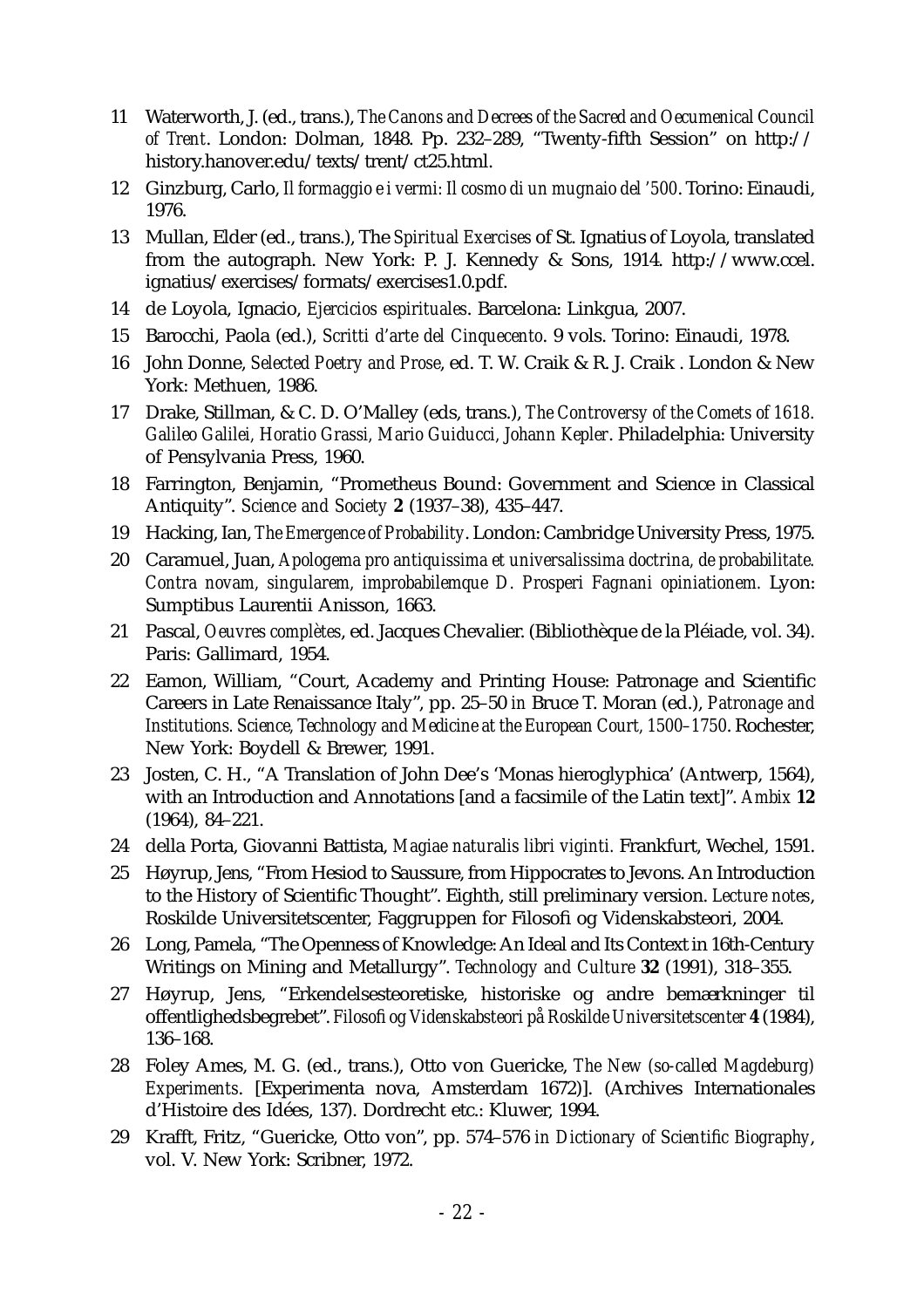- 30 Middleton, W. E. Knowles, *The Experimenters: A Study of the Accademia del cimento*. Baltimore: Johns Hopkins Press, 1971.
- 31 Caramuel, Juan, *Steganographiae, nec non claviculae Salominis Germani, Ioannis Trithemii, genuina, facilis dilucidaque declaratio*. Köln: Typis Egmondanis, 1635.
- 32 Brann, Noel L., *Trithemius and Magical Theology: A Chapter in the Controversy over Occult Studies in Early Modern Europe*. Albany, NY: SUNY Press, 1999.
- 33 Coulianu, Ioan P., *Eros and Magic in the Renaissance*. Chicago: Chicago University Press, 1987.
- 34 Caramuel, Juan, *Mathesis biceps. Vetus, et nova*. 2 vols. Campania: In Officina Episcopali, 1670.
- 35 Caramuel, Juan, *Primus Calamus ob oculos ponens Metametricam*. Romae: Fabius Falconius, 1663.
- 36 Lüthy, Christoph, "Where Logical Necessity Becomes Visual Persuasion: Descartes's Clear and Distinct Illustrations", pp. 97–133 *in* Sachiko Kusukawa & Ian Maclean (eds), *Transmitting Knowledge: Words, Images and Instruments in Early Modern Europe*. Oxford: Oxford University Press, 2006.
- 37 Gavilán, María Dolores Martínez, "La *Grammatica audax* de Juan Caramuel y las corrientes lingüisticas del siglo XVII", pp. 107–133 *in* E. F. Koerner & Hans-Josef Niederehe (eds), *The History of Linguistics in Spain II*. Amsterdam: John Benjamins, 2001.
- 38 Pérez de Laborda, Alfonso, *Estudios filosóficos de historia de la ciencia*. Madrid: Encuentro, 2005.
- 39 Vernet, Juan, "Caramuel y Lobkowitz, Juan", p. 61 *in Dictionary of Scientific Biography*, vol. III. New York: Scribner, 1971.
- 40 Newton, Isaac, 1728. *La Chronologie des anciens royaumes corrigée, à laquelle on a joint une chronique abrégée, qui contient ce qui c'est passé anciennement en Europe, jusqu'à la conquête de la Perse par Alexandre le Grand*. Paris: Gabriel Martin, Jean-Baptiste Coignard, Hippolite Louis Guerin & François Montalant, 1728.
- 41 Rodet, Léon, "Les prétendus problèmes d'algèbre du manuel du calculateur égyptien (Papyrus Rhind)". *Journal asiatique*, septième série **18** (1881), 184–232, 390–559.
- 42 Ineichen, Robert, "Leibniz, Caramuel, Harriot und das Dualsystem". *Mitteilungen der Deutschen Mathematiker-Vereinigung* **16**:1 (2008), 12–15.
- 43 Alsted, Johann Heinrich, *Encyclopaedia. 7 tomis distinctis.* Herbornae Nassoviorum, 1630.
- 44 Hotson, Howard, *Commonplace Learning: Ramism and its German Ramifications, 1543–1630*. Oxford: Oxford University Press, 2007.
- 45 Hall, A. Rupert, & Marie Boas Hall (eds, trans.), *The Correspondence of Henry Oldenburg*. 13 vols. Madison, Wisconsin: University of Wisconsin Press (I–IX) / London: Mansell (X–XI) / London & Philadelphia: Taylor & Francis (XII–XIII), 1965–1986.
- 46 Mandelbrote, Scott, "The Uses of Natural Theology in Seventeenth-Century England". *Science in Context* **20** (2007), 451–480.